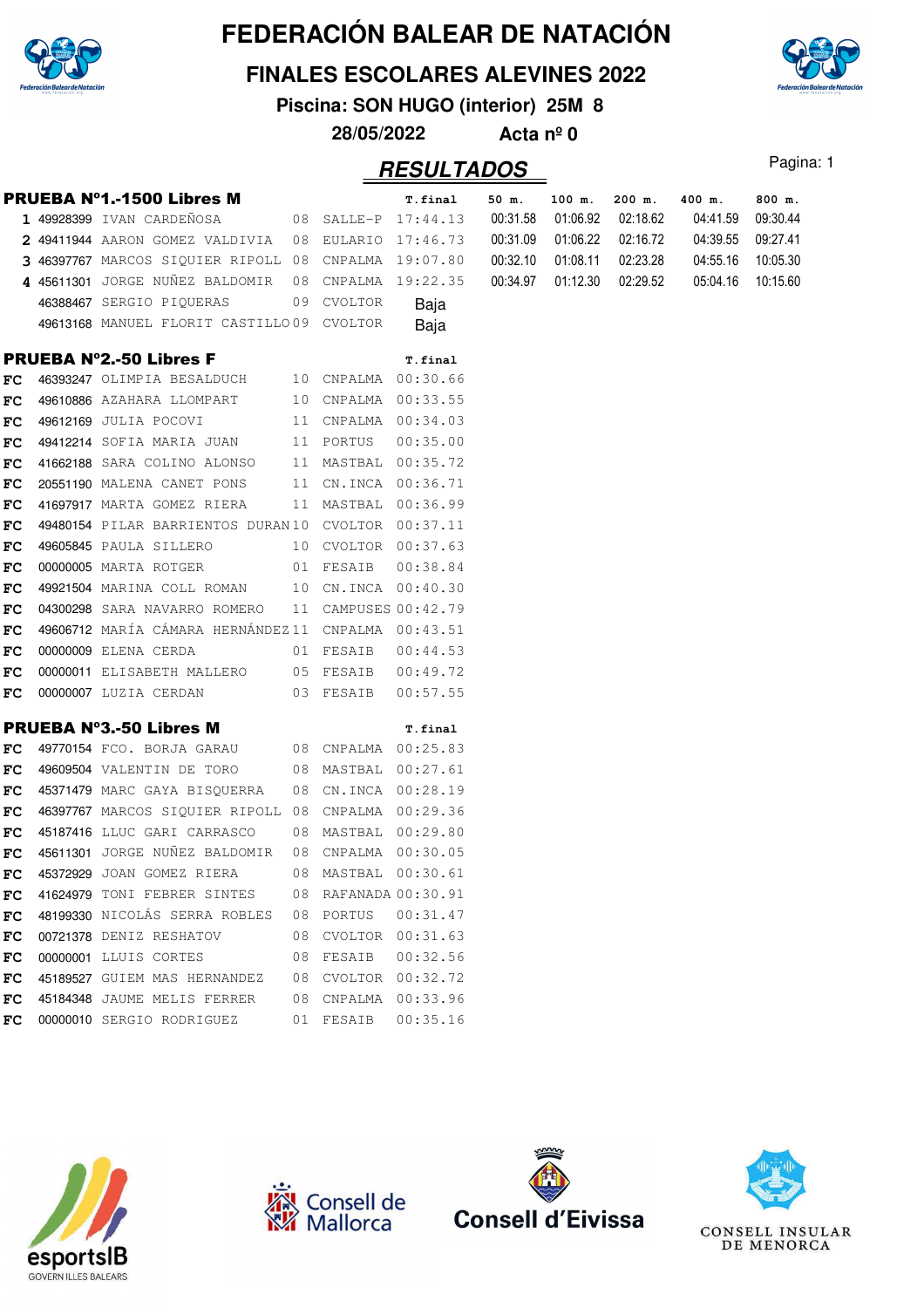

**FINALES ESCOLARES ALEVINES 2022**

**Piscina: SON HUGO (interior) 25M 8**

**28/05/2022 Acta nº 0**

## Pagina: 2 **RESULTADOS**

|    | <b>PRUEBA Nº3.-50 Libres M</b>                       |    |                   | T.final  |          |
|----|------------------------------------------------------|----|-------------------|----------|----------|
| FC | 45696760 LEO MARTINEZ COUSELO 08 CVOLTOR 00:36.07    |    |                   |          |          |
| FC | 45692585 IVAN NAVARO ROMERO                          | 09 | CAMPUSES 00:36.46 |          |          |
| FC | 46395977 GORKA PEREZ YEBES                           | 09 | CNPALMA           | 00:36.68 |          |
| FC | 49480824 ALEJANDRO ARBOS GOMEZ 09                    |    | CVOLTOR 00:37.55  |          |          |
| FC | 49614306 PAU FRANCESC PASTOR                         | 08 | CN.INCA           | 00:37.73 |          |
| FC | 00000015 BARTOMEU CALDENTEY 03                       |    | FESAIB            | 00:38.53 |          |
| FC | 00000006 GUILLEM ESTEVA                              | 03 | FESAIB            | 00:39.17 |          |
| FC | 00000002 IVAN VIDAL                                  | 08 | FESAIB            | 00:46.32 |          |
| FC | 00000004 ALEXIS OBRADOR                              | 13 | FESAIB            | 00:51.16 |          |
|    | 45188227 TIAGO RAINERI SANCHEZ 08                    |    | CN.INCA           | Baja     |          |
|    | PRUEBA Nº4.-100 Espalda F                            |    |                   | T.final  | 50 m.    |
|    | 1 49610392 ISABEL BERGAS COMAS 10 SALLE-P            |    |                   | 01:13.67 | 00:35.68 |
|    | 2 02117380 EMILY CZAJA                               | 10 | FELANITX 01:14.34 |          | 00:36.07 |
|    | 3 54623315 MARTINA GARCIA PROHENS10 CNPALMA 01:15.94 |    |                   |          | 00:37.00 |
|    | 4 46397615 MARIA ANGELA BARCELO 10                   |    | SALLE-P 01:20.19  |          | 00:39.00 |
|    | 5 49612169 JULIA POCOVI                              | 11 | CNPALMA           | 01:22.43 | 00:40.31 |
|    | 6 49413486 JUDITH PEREZ GARCIA 11                    |    | EULARIO           | 01:24.94 | 00:42.28 |
|    | 7 49413375 AROA WONG PADILLA                         | 11 | EULARIO 01:25.58  |          | 00:41.42 |
|    | 8 48233975 PAULA ARTEAGA                             |    | 10 NAIBIZA        | 01:25.97 | 00:43.07 |
|    | 9 41692725 PAULA ALVARIÑO TOMAS 11                   |    | FELANITX 01:27.06 |          | 00:42.81 |
| FC | 49607336 AINA MAS GARI                               | 11 | LLUCMA            | 01:27.23 | 00:42.78 |
| FC | 49771065 AINA MORAGUES CARDELL 11                    |    |                   |          | 00:43.58 |
| FC | 49779461 MARTA AMENGUAL GARCIA 10 CVOLTOR 01:33.06   |    |                   |          | 00:44.37 |
| FC | 00000003 ISABEL DE LA CRUZ 08                        |    | FESAIB            | 01:54.76 | 00:56.41 |
|    | 41662210 ARIADNA ROSSELLO 11                         |    | CNPALMA           | Desc     |          |
|    | 49922387 CARLA ACEITON BUELE 10                      |    | CVOLTOR           | Baja     |          |
|    | PRUEBA Nº5.-100 Espalda M                            |    |                   | T.final  | 50 m.    |
|    | 1 49773073 IÑIGO ROMERO AVILES                       | 08 | SALLE-P 01:04.16  |          | 00:31.12 |
|    | 2 45696313 GERARD VALLESPIR TORAN09 CN.INCA          |    |                   | 01:09.75 | 00:33.94 |
|    | 3 48199604 PABLO TORRES JIMENEZ 08 NAIBIZA           |    |                   | 01:10.17 | 00:33.99 |
|    | 4 41707753 PEP MIQUEL BURGUERA 08                    |    | FELANITX 01:10.48 |          | 00:34.84 |
|    | 5 49864618 LUCA ALEXANDER                            | 09 | CNPALMA           | 01:10.68 | 00:34.63 |
| FC | 41658110 NICOLAS OLIVER BEERENS 08                   |    | FELANITX 01:11.89 |          | 00:35.45 |
|    | 6 00471159 CRISTIAN CHOJNACKI                        | 09 | CN.INCA           | 01:14.32 | 00:35.76 |
| FC | 00000001 LLUIS CORTES                                | 08 | FESAIB            | 01:22.20 | 00:40.33 |
| FC | 41691659 JAUME ESCALES MEDINA                        | 08 | MASTBAL           | 01:24.78 | 00:41.73 |
|    | 45192169 SAMUEL ROMERO MESA                          | 08 | CVOLTOR           | Baja     |          |
|    | 46395199 CARLOS BONET BONET                          | 08 | CNPALMA           | Baja     |          |









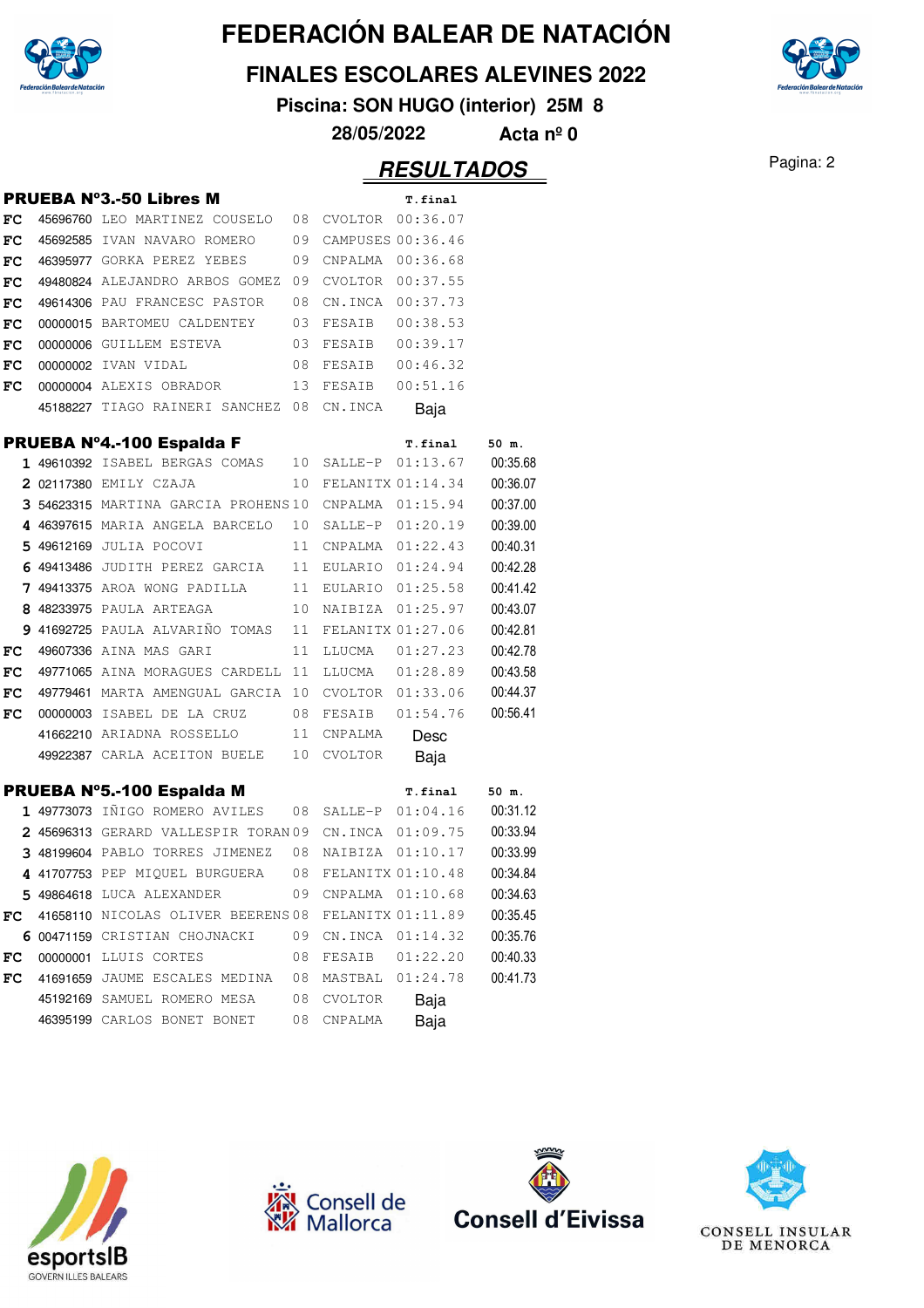

#### **FINALES ESCOLARES ALEVINES 2022**

**Piscina: SON HUGO (interior) 25M 8**

**28/05/2022 Acta nº 0**

|    |             | <b>PRUEBA Nº6.-100 Braza F</b>                               |          |                    | T.final              | 50 m.                |
|----|-------------|--------------------------------------------------------------|----------|--------------------|----------------------|----------------------|
|    |             | 1 46396883 DANIELA BLAS HERNANDEZ11                          |          | <b>CVOLTOR</b>     | 01:27.93             | 00:41.53             |
|    |             | 2 03764793 LIUDMILA LABUTINA                                 | 10       | FELANITX 01:28.86  |                      | 00:41.55             |
|    |             | 3 54877872 LAIA ROIG MORENO                                  | 11       | EULARIO            | 01:30.08             | 00:42.20             |
|    | 4 49610559  | LOURDES RUIZ FERRER                                          | 11       | SALLE-P            | 01:33.09             | 00:43.52             |
| FC |             | 46390840 MARTA BESTARD DEYA                                  | 10       | CAMPUSES 01:35.76  |                      | 00:44.80             |
|    | 5 41712479  | IRENE VARON CUENCA                                           | 11       | <b>CNMURO</b>      | 01:37.63             | 00:44.54             |
|    |             | 6 41753039 CARLA PONS AMELLER                                | 11       | CNJAMMA            | 01:37.90             | 00:46.60             |
|    |             | 7 41662188 SARA COLINO ALONSO                                | 11       | MASTBAL            | 01:39.54             | 00:48.00             |
| FC |             | 20551190 MALENA CANET PONS                                   | 11       | CN.INCA            | 01:41.10             | 00:48.09             |
|    |             | 8 41751543 ALBA PONS PAREA                                   | 10       | CNJAMMA            | 01:44.58             | 00:49.40             |
| FC |             | 41662295 LAIA PABLO TERRASSA                                 | 10       | CAMPUSES 01:44.75  |                      | 00:49.60             |
| FC |             | 49921504 MARINA COLL ROMAN                                   | 10       | CN.INCA            | 01:45.12             | 00:50.99             |
| FC |             | 41663087 ALBA RIBA OLIVES                                    | 11       | CAMPUSES 01:47.33  |                      | 00:50.10             |
| FC |             | 49605845 PAULA SILLERO                                       | 10       | CVOLTOR            | 01:49.51             | 00:52.07             |
| FC |             | 49611527 CELIA FERNANDEZ                                     | 11       | CVOLTOR            | 01:54.69             | 00:53.48             |
| FC |             | 54631302 MARIA NADAL LONARDONI                               | 11       | CAMPUSES 01:56.35  |                      | 00:53.92             |
|    |             |                                                              |          |                    |                      |                      |
|    |             | <b>PRUEBA Nº7.-100 Braza M</b>                               |          |                    | T.final              | 50 m.                |
|    |             | 1 45189993 MARC TORO GARCIA                                  | 08       | NCALVIA            | 01:10.28             | 00:33.83             |
|    |             | 2 49770154 FCO. BORJA GARAU                                  | 08       | CNPALMA            | 01:10.41             | 00:33.24             |
|    |             | 3 78223023 NOAH TORRICO RUIZ                                 | 08       | CVOLTOR            | 01:13.93             | 00:35.39             |
|    |             | 4 48231044 RICARDO FERRER AGUILAR 08                         |          | EULARIO            | 01:15.85             | 00:36.00             |
|    |             | 5 41663834 SERGI PORTER VICENS                               | 08       | SALLE-P            | 01:17.08             | 00:36.41             |
|    | 6 45193431  | TRISTAN SANTOS                                               | 09       | CNPALMA            | 01:19.66             | 00:37.44             |
|    |             | 7 41661630 JORDI COMAS ANDREO                                | 09       | CN.INCA            | 01:20.61             | 00:38.13             |
|    |             | 8 49411945 AITOR GOMEZ VALDIVIA                              | 08       | EULARIO            | 01:21.66             | 00:37.55             |
|    |             | <b>9 45187468</b> AXEL JUAN HARO PEREZ                       | 08       | CAMPUSES 01:23.17  |                      | 00:38.34<br>00:38.43 |
| 10 |             | 41607922 QUIM MACIAN PONS                                    | 08       | NATAMAO            | 01:23.53             |                      |
| 11 | 41753751    | NICOLAS CARBONELL                                            | 08       | CNJAMMA            | 01:24.69<br>01:25.00 | 00:39.91             |
|    | 12 46397767 | MARCOS SIQUIER RIPOLL                                        | 08       | CNPALMA            |                      | 00:38.90             |
| FC | 45693044    | CLAUDIO ASCANIO SAIZ                                         | 08       | CNPALMA            | 01:26.59             | 00:40.23             |
| FC | 41695591    | VICTOR DOMINGO SANCHEZ08                                     |          | MASTBAL            | 01:29.75             | 00:42.73             |
| FC | 41693223    | JORDI GRIMALT OBRADOR                                        | 09<br>08 | FELANITX 01:32.71  |                      | 00:44.15             |
| FC |             |                                                              |          |                    |                      |                      |
|    |             | 49614306 PAU FRANCESC PASTOR                                 |          | CN.INCA            | 01:42.51             | 00:49.06             |
| FC | 49480824    | ALEJANDRO ARBOS GOMEZ                                        | 09       | <b>CVOLTOR</b>     | 01:56.60             | 00:54.27             |
|    |             | 46395977 GORKA PEREZ YEBES<br>45188227 TIAGO RAINERI SANCHEZ | 09<br>08 | CNPALMA<br>CN.INCA | Desc<br>Baja         |                      |







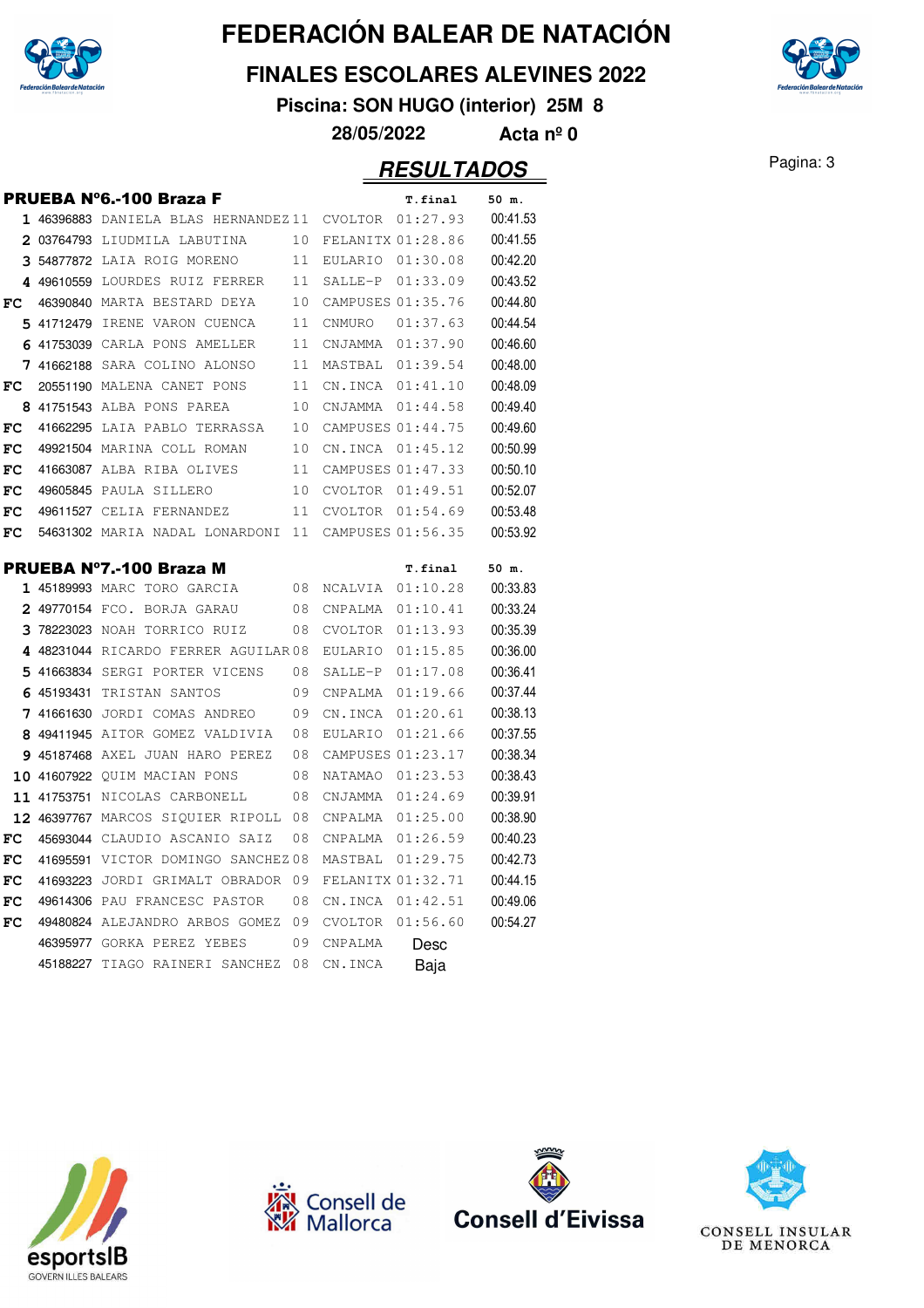

#### **FINALES ESCOLARES ALEVINES 2022**

**Piscina: SON HUGO (interior) 25M 8**

**28/05/2022 Acta nº 0**

|    | <b>PRUEBA N°8.-200 Libres F</b>                                             |    |                      | T.final             | 50 m.    | 100 m.   |
|----|-----------------------------------------------------------------------------|----|----------------------|---------------------|----------|----------|
|    | <b>1 49610886</b> AZAHARA LLOMPART                                          |    |                      | 10 CNPALMA 02:33.74 | 00:34.80 | 01:14.01 |
|    | 203764793 LIUDMILA LABUTINA                                                 | 10 |                      | FELANITX 02:34.13   | 00:35.59 | 01:15.86 |
|    | 3 49611179 CARLA ARTEAGA MOLINA                                             | 10 | CVOLTOR              | 02:39.01            | 00:35.74 | 01:17.02 |
|    | 4 49868806 CECILIA NOCERAS                                                  | 10 |                      | CN.INCA 02:40.74    | 00:36.66 | 01:17.90 |
|    | 5 49919590 MARIA SARMIENTO CANO                                             | 11 |                      | SALLE-P 02:41.08    | 00:35.82 | 01:16.44 |
|    | 6 49413486 JUDITH PEREZ GARCIA                                              | 11 |                      | EULARIO 02:42.03    | 00:38.27 | 01:20.40 |
|    | 7 49608892 AINHOA CAMPUZANO RAMOS10                                         |    | SALLE-P              | 02:42.31            | 00:37.33 | 01:18.81 |
|    | 8 41662624 PAULA ENRIQUE ALORDA                                             | 11 |                      | SALLE-P 02:42.82    | 00:37.30 | 01:19.26 |
|    | 9 49412274 ELSA BUFI RIERA                                                  | 10 |                      | EULARIO 02:43.25    | 00:36.22 | 01:17.90 |
| FC | 41692898 MARTA MAIMO FUSTER                                                 | 11 | FELANITX 02:50.88    |                     | 00:38.96 | 01:22.03 |
|    | 10 49480154 PILAR BARRIENTOS DURAN10 CVOLTOR                                |    |                      | 02:51.08            | 00:39.23 | 01:23.04 |
|    | 11 38446231 INES ILIANOVA                                                   |    | 11 RAFANADA 02:53.14 |                     | 00:39.37 | 01:23.22 |
|    | 12 49412214 Sofia maria juan                                                | 11 |                      | PORTUS 02:54.32     | 00:39.34 | 01:24.91 |
| FC | 49611713 LUCIA SANCHEZ PORCEL                                               | 11 |                      | MASTBAL 02:55.33    | 00:40.37 | 01:26.24 |
|    | 13 49411434 TANIT ALVAREZ ARGENTO                                           | 11 |                      | EULARIO 02:55.85    | 00:38.53 | 01:23.72 |
| FC | 49865081 LIMINA AMENGUAL GARAU                                              | 11 | CNPALMA              | 02:58.65            | 00:41.98 | 01:27.16 |
| FC | 04300298 SARA NAVARRO ROMERO                                                | 11 |                      | CAMPUSES 03:42.07   | 00:47.03 | 01:46.00 |
|    | 49922387 CARLA ACEITON BUELE                                                | 10 | CVOLTOR              | Baja                |          |          |
|    | 48233492 NOEMI CARDONA CASTILLO10 EULARIO                                   |    |                      | Baja                |          |          |
|    |                                                                             |    |                      |                     |          |          |
|    |                                                                             |    |                      | T.final             | 50 m.    | 100 m.   |
|    | <b>PRUEBA Nº9.-200 Libres M</b><br>1 47433818 VICTOR ADDA FERRER 08 EULARIO |    |                      | 02:06.78            | 00:28.78 | 01:00.97 |
|    | 2 00342128 NICOLAS HUTHER                                                   | 08 |                      | CVOLTOR 02:08.86    | 00:28.74 | 01:01.16 |
|    | 3 49928399 IVAN CARDENOSA                                                   | 08 |                      | SALLE-P 02:16.21    | 00:30.59 | 01:05.39 |
|    | 4 41609334 ALEX GOMEZ CARRERAS                                              | 08 | NATAMAO              | 02:18.89            | 00:31.55 | 01:07.52 |
|    | 5 49609031 GABRIEL BARCELO                                                  | 08 | SALLE-P              | 02:19.79            | 00:31.48 | 01:06.62 |
|    | 6 41660313 MIQUEL ADROVER RIGO                                              | 08 |                      | FELANITX 02:19.83   | 00:32.45 | 01:07.91 |
|    | 7 48230105 ALBERT ROMERO                                                    | 09 |                      | NAIBIZA 02:19.90    | 00:32.40 | 01:08.48 |
|    | 8 45371479 MARC GAYA BISQUERRA                                              | 08 |                      | CN.INCA 02:19.97    | 00:31.58 | 01:06.75 |
|    | 9 49919636 MIOUEL DAVIU BALLESTER 09                                        |    | LLUCMA               | 02:20.58            | 00:32.39 | 01:08.99 |
|    | 10 45611301 JORGE NUNEZ BALDOMIR                                            | 08 |                      | CNPALMA 02:24.16    | 00:31.75 | 01:08.20 |
|    | 11 20545313 GABRIEL TORRES DE                                               | 09 | EULARIO 02:24.68     |                     | 00:32.93 | 01:09.94 |
| FC | 45372929 JOAN GOMEZ RIERA                                                   | 08 | MASTBAL              | 02:25.75            | 00:32.81 | 01:09.81 |
|    | 12 48199330 NICOLÁS SERRA ROBLES                                            | 08 | PORTUS               | 02:27.33            | 00:33.33 | 01:10.59 |
| FC | 45187416 LLUC GARI CARRASCO                                                 | 08 | MASTBAL              | 02:29.63            | 00:32.74 | 01:10.84 |
| FC | 46390956 DANIEL SERRA MARTINEZ                                              | 09 | SALLE-P              | 02:31.43            | 00:33.89 | 01:12.22 |
| FC | 41624904 SERGIO RUGLIO PERALES                                              | 08 |                      | RAFANADA 02:34.73   | 00:34.35 | 01:14.01 |
| FC | 49776998 MATEU BONNIN RIERA                                                 | 09 | LLUCMA               | 02:36.34            | 00:36.30 | 01:15.54 |
| FC | 45189527 GUIEM MAS HERNANDEZ                                                | 08 | CVOLTOR              | 02:37.82            | 00:36.34 | 01:16.78 |









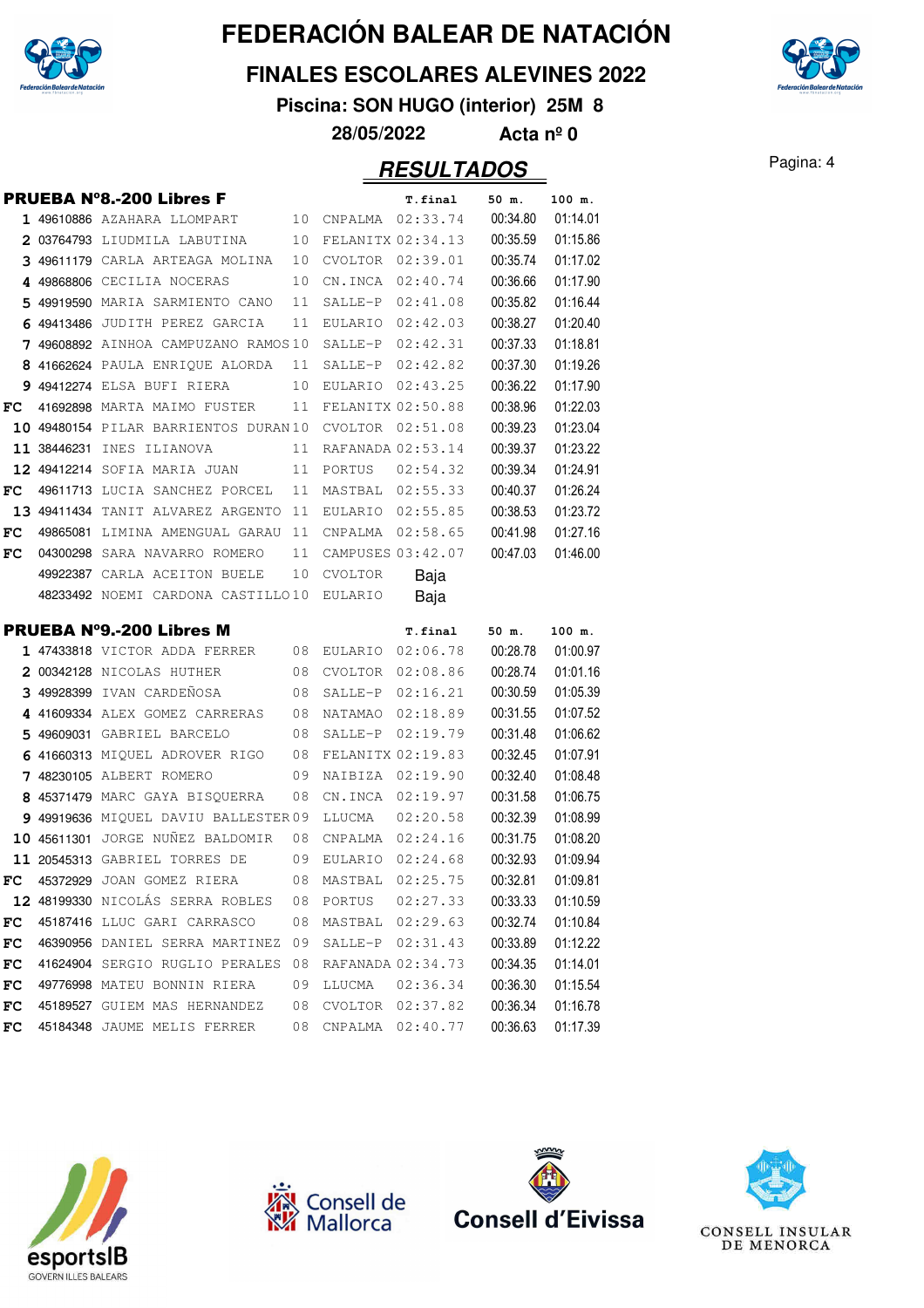

#### **FINALES ESCOLARES ALEVINES 2022**

**Piscina: SON HUGO (interior) 25M 8**

**28/05/2022 Acta nº 0**

|    | <b>PRUEBA Nº9.-200 Libres M</b>                         |                 |                  | T.final                      | 50 m.    | 100 m.   |
|----|---------------------------------------------------------|-----------------|------------------|------------------------------|----------|----------|
| FC | 45696760 LEO MARTINEZ COUSELO 08 CVOLTOR 02:54.73       |                 |                  |                              | 00:39.55 | 01:24.15 |
| FC | 00000015 BARTOMEU CALDENTEY 03                          |                 | FESAIB           | 03:06.06                     | 00:41.55 | 01:28.80 |
| FC | 00000002 IVAN VIDAL                                     |                 |                  |                              | 00:51.00 | 01:46.19 |
|    | 49613168 MANUEL FLORIT CASTILLO09 CVOLTOR               |                 |                  | Baja                         |          |          |
|    | PRUEBA Nº10.-200 Mariposa F                             |                 |                  | T.final                      | 50 m.    | 100 m.   |
|    | 1 49411450 ANIA FERRER CARASA                           |                 |                  | 10 EULARIO 02:53.27 00:37.10 |          | 01:22.64 |
|    | 10<br>2 49481146 AINA BAUZA LLANA                       |                 |                  | FELANITX 02:54.38            | 00:37.49 | 01:22.36 |
|    | 3 03229184 EVA BENFENATI                                | 11              |                  | SALLE-P 03:13.14             | 00:42.96 | 01:33.23 |
|    | PRUEBA Nº11.-200 Mariposa M                             |                 |                  | <b>T.final</b>               | 50 m.    | 100 m.   |
|    | 1 49609504 VALENTIN DE TORO                             |                 |                  | 08 MASTBAL 02:26.34          | 00:31.94 | 01:09.72 |
|    | 2 45692293 ALEJANDRO RODRIGUEZ 09                       |                 |                  | CNPALMA 02:34.50             | 00:33.18 | 01:12.70 |
|    | 3 45692114 NAOKI MONTORO ORIDE 09 NCALVIA 02:47.03      |                 |                  |                              | 00:34.37 | 01:15.08 |
| FC | 08<br>00721378 DENIZ RESHATOV                           |                 |                  | CVOLTOR 02:55.64             | 00:37.39 | 01:21.77 |
|    | <b>PRUEBA Nº12.-200 Estilos F</b>                       |                 |                  | <b>T.final</b>               | 50 m.    |          |
|    | 1 46393247 OLIMPIA BESALDUCH 10 CNPALMA 02:40.92        |                 |                  |                              | 00:34.25 |          |
|    | 2 02117380 EMILY CZAJA                                  |                 |                  | 10 FELANITX 02:42.63         | 00:36.35 |          |
|    | 3 46396883 DANIELA BLAS HERNANDEZ 11                    |                 |                  | CVOLTOR $02:54.27$           | 00:40.08 |          |
|    | 4 54877872 LAIA ROIG MORENO                             |                 |                  | 11 EULARIO 02:55.08          | 00:38.71 |          |
|    | 5 49610886 AZAHARA LLOMPART 10                          |                 |                  | CNPALMA 02:57.66             | 00:39.15 |          |
|    | 6 49866865 ANDREA SANCHEZ                               |                 |                  | 11 SALLE-P 02:59.76          | 00:39.87 |          |
|    | $FC$ 41660725 CELIA CARRIO LLABRES 10 RAFANADA 03:00.99 |                 |                  |                              | 00:40.32 |          |
|    | 7 49411532 MARIA BONET PEREZ 11                         |                 | EULARIO 03:01.23 |                              | 00:40.50 |          |
|    | 8 54622923 VIVIANA BLAS STÜDE 11                        |                 | SALLE-P 03:01.86 |                              | 00:37.99 |          |
| FC | 48233975 PAULA ARTEAGA                                  | 10 <sup>°</sup> | NAIBIZA 03:10.78 |                              | 00:44.80 |          |
| FC | 49608892 AINHOA CAMPUZANO RAMOS10                       |                 | SALLE-P 03:13.25 |                              | 00:46.43 |          |
| FC | 49607336 AINA MAS GARI                                  | 11              | LLUCMA           | 03:14.72                     | 00:46.41 |          |
| FC | 49919590 MARIA SARMIENTO CANO 11                        |                 | SALLE-P          | 03:16.68                     | 00:43.76 |          |
| FC | 49605845 PAULA SILLERO                                  | 10              |                  | CVOLTOR 03:21.50             | 00:49.35 |          |
| FC | 49771065 AINA MORAGUES CARDELL 11                       |                 | LLUCMA           | 03:22.12                     | 00:47.61 |          |
| FC | 49779461 MARTA AMENGUAL GARCIA 10                       |                 |                  | CVOLTOR 03:23.05             | 00:45.30 |          |
| FC | 41697917 MARTA GOMEZ RIERA                              | 11              | MASTBAL 03:25.95 |                              | 00:47.31 |          |
|    | 48233492 NOEMI CARDONA CASTILLO10                       |                 | EULARIO          | Baja                         |          |          |









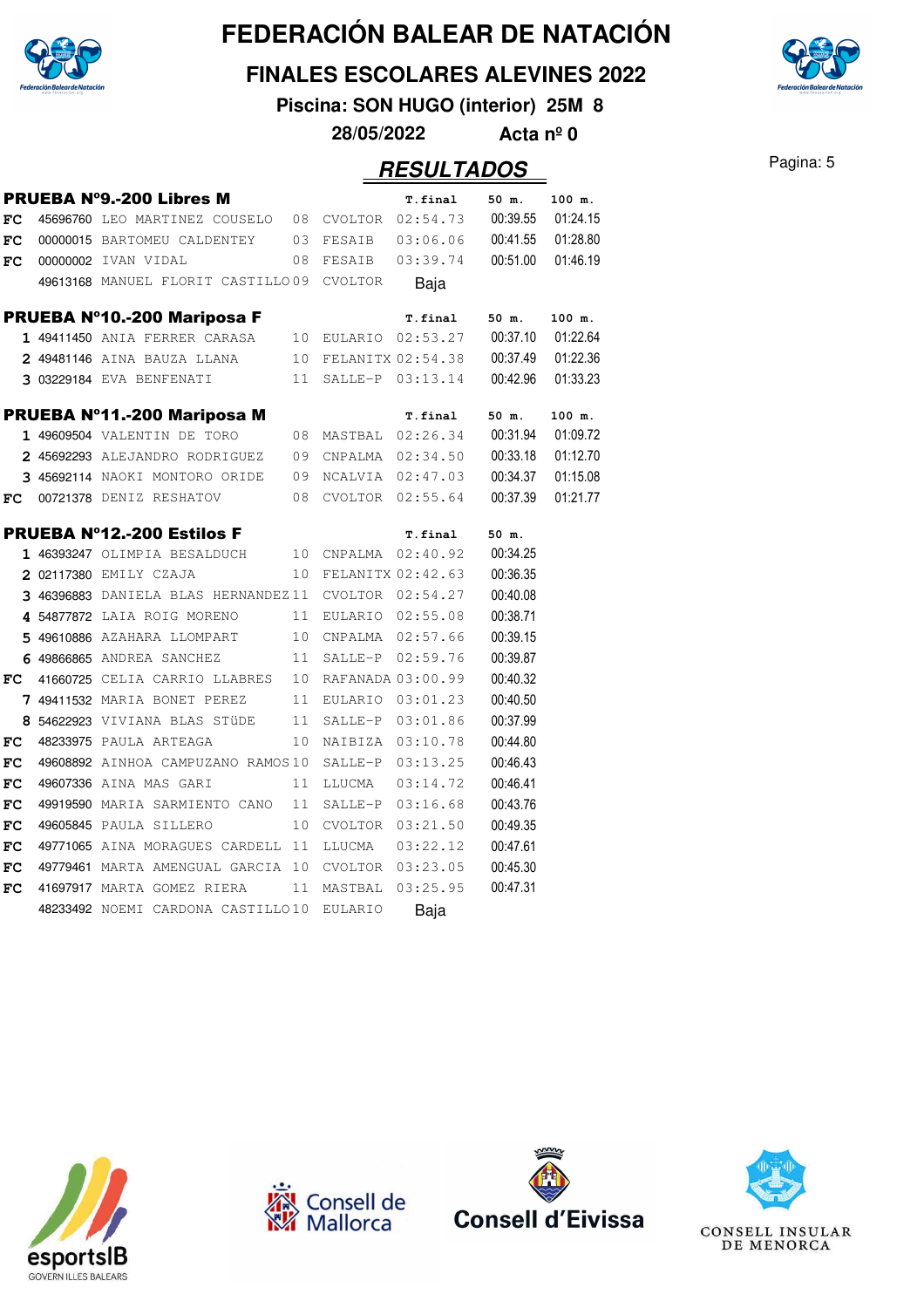

#### **FINALES ESCOLARES ALEVINES 2022**

**Piscina: SON HUGO (interior) 25M 8**

**28/05/2022 Acta nº 0**

|          | <b>PRUEBA N°13.-200 Estilos M</b>                                                           |                     | T.final              | 50 m.                      |                   |                      |
|----------|---------------------------------------------------------------------------------------------|---------------------|----------------------|----------------------------|-------------------|----------------------|
|          | 1 49773073 IÑIGO ROMERO AVILES 08 SALLE-P 02:17.53                                          |                     |                      | 00:29.68                   |                   |                      |
|          | 2 49770154 FCO. BORJA GARAU                                                                 |                     | 08 CNPALMA 02:22.76  | 00:30.68                   |                   |                      |
|          | 3 78223023 NOAH TORRICO RUIZ                                                                |                     | 08 CVOLTOR 02:26.11  | 00:33.17                   |                   |                      |
|          | 4 49609504 VALENTIN DE TORO                                                                 |                     | 08 MASTBAL 02:27.70  | 00:31.84                   |                   |                      |
|          | 5 45189993 MARC TORO GARCIA                                                                 |                     | 08 NCALVIA 02:30.58  | 00:34.11                   |                   |                      |
|          | 6 46388467 SERGIO PIQUERAS 09 CVOLTOR 02:31.14                                              |                     |                      | 00:32.73                   |                   |                      |
|          | 7 47433818 VICTOR ADDA FERRER 08 EULARIO 02:31.81                                           |                     |                      | 00:33.09                   |                   |                      |
|          | 8 45193431 TRISTAN SANTOS                                                                   |                     | 09 CNPALMA 02:33.56  | 00:34.54                   |                   |                      |
|          | 9 48231044 RICARDO FERRER AGUILAR 08 EULARIO 02:36.76                                       |                     |                      | 00:37.21                   |                   |                      |
|          | 10 41663834 SERGI PORTER VICENS                                                             |                     | 08 SALLE-P 02:37.87  | 00:33.93                   |                   |                      |
|          | 11 49411945 AITOR GOMEZ VALDIVIA                                                            |                     | 08 EULARIO 02:41.02  | 00:36.81                   |                   |                      |
|          | 12 41661630 JORDI COMAS ANDREO 09 CN.INCA 02:41.20                                          |                     |                      | 00:38.07                   |                   |                      |
|          | 13 41611667 JOSE DE OLIVES                                                                  |                     | 09 NATAMAO 02:41.83  | 00:33.99                   |                   |                      |
|          | 14 45371479 MARC GAYA BISQUERRA  08 CN. INCA 02:45.51                                       |                     |                      | 00:37.29                   |                   |                      |
|          | 15 00471159 CRISTIAN CHOJNACKI 09 CN.INCA 02:49.93                                          |                     |                      | 00:36.08                   |                   |                      |
|          | 16 41660313 MIQUEL ADROVER RIGO 08 FELANITX 02:53.87                                        |                     |                      | 00:39.77                   |                   |                      |
| FC       | 41662087 MARC BERMIN MORAIS 09 CNPALMA 03:11.86                                             |                     |                      | 00:43.00                   |                   |                      |
|          | 45192169 SAMUEL ROMERO MESA 08 CVOLTOR                                                      |                     | Baja                 |                            |                   |                      |
|          |                                                                                             |                     |                      |                            |                   |                      |
|          |                                                                                             |                     |                      |                            |                   |                      |
|          | <b>PRUEBA N°14.-400 Libres F</b><br>$149610392$ ISABEL BERGAS COMAS $10$ SALLE-P $05:19.12$ |                     | T.final              | 50 m.<br>00:34.34 01:14.12 | 100 m.            | $200$ m.<br>02:35.45 |
|          | 2 49481146 AINA BAUZA LLANA                                                                 |                     |                      | 00:37.78 01:20.45          |                   | 02:46.41             |
| FC       | 49480154 PILAR BARRIENTOS DURAN10 CVOLTOR 06:01.41                                          |                     | 10 FELANITX 05:34.76 |                            |                   | 02:58.96             |
| FC       | 20551190 MALENA CANET PONS                                                                  |                     | 11 CN.INCA 06:13.70  | 00:40.55 01:26.65          | 00:41.33 01:29.21 | 03:05.56             |
|          |                                                                                             |                     |                      |                            |                   |                      |
|          | PRUEBA Nº15.-50 Mariposa M                                                                  |                     | T.final              |                            |                   |                      |
| FC<br>FC | 49609504 VALENTIN DE TORO                                                                   | 08 MASTBAL 00:28.42 |                      |                            |                   |                      |
| FC       | 45692293 ALEJANDRO RODRIGUEZ 09 CNPALMA 00:30.80<br>41611667 JOSE DE OLIVES                 |                     |                      |                            |                   |                      |
| FC       |                                                                                             | 09 NATAMAO 00:32.62 |                      |                            |                   |                      |
| FC       | 45187416 LLUC GARI CARRASCO 08 MASTBAL 00:33.97<br>00721378 DENIZ RESHATOV                  | 08 CVOLTOR 00:35.06 |                      |                            |                   |                      |
| FC       | 00000001 LLUIS CORTES                                                                       | 08 FESAIB  00:37.06 |                      |                            |                   |                      |
| FC       | 41691659 JAUME ESCALES MEDINA 08 MASTBAL 00:37.22                                           |                     |                      |                            |                   |                      |
| FC       | 45189527 GUIEM MAS HERNANDEZ                                                                | 08 CVOLTOR 00:40.29 |                      |                            |                   |                      |
| FC       | 45696760 LEO MARTINEZ COUSELO                                                               | 08 CVOLTOR 00:41.54 |                      |                            |                   |                      |
| FC       | 49480824 ALEJANDRO ARBOS GOMEZ 09 CVOLTOR 00:48.22                                          |                     |                      |                            |                   |                      |
| FC       | 00000004 ALEXIS OBRADOR                                                                     | 13 FESAIB           | 00:59.60             |                            |                   |                      |









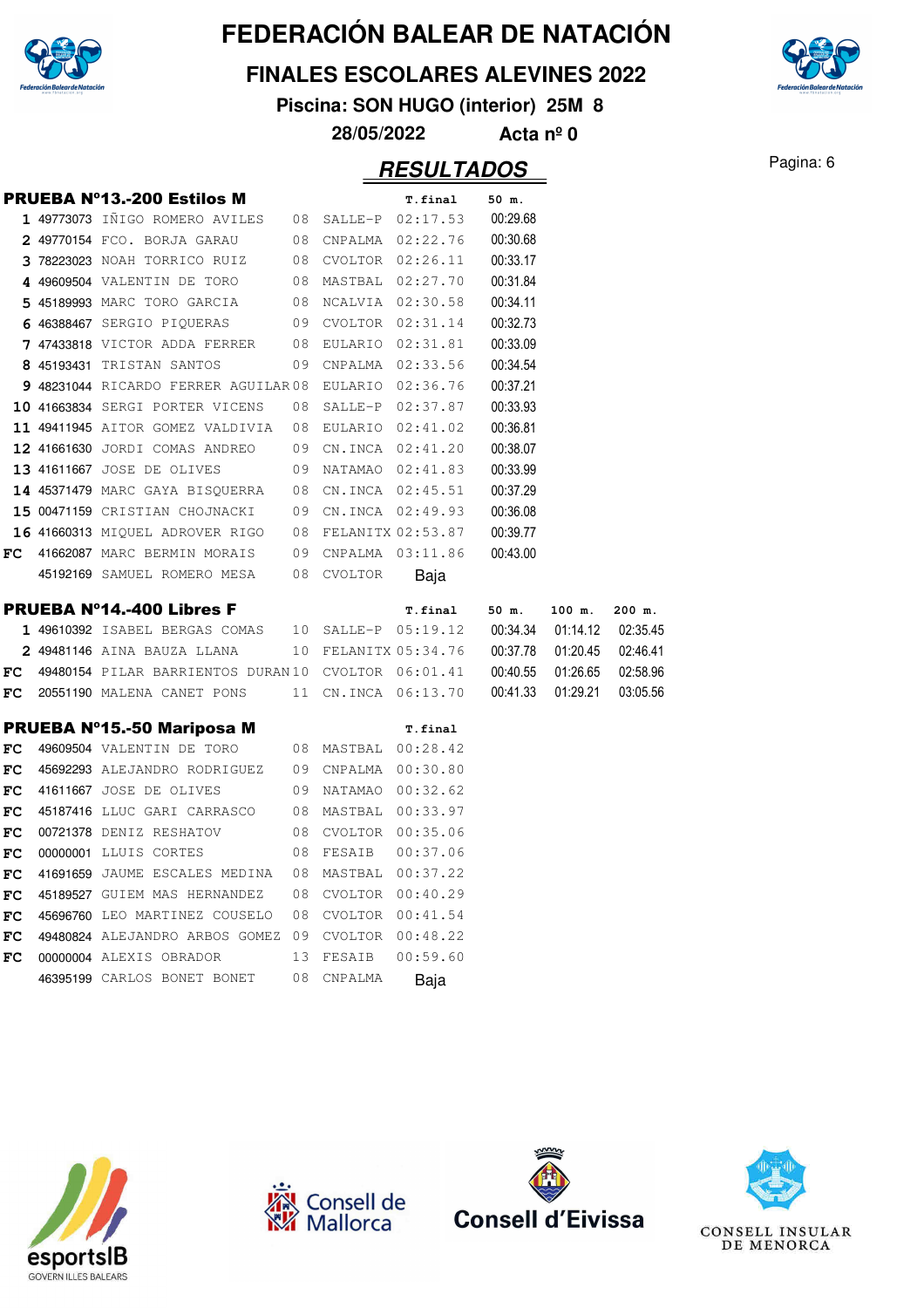

**FINALES ESCOLARES ALEVINES 2022**

**Piscina: SON HUGO (interior) 25M 8**

**28/05/2022 Acta nº 0**

|    |         |                        |                                                                       |   |                     | T.final                              |            |                   |          |
|----|---------|------------------------|-----------------------------------------------------------------------|---|---------------------|--------------------------------------|------------|-------------------|----------|
| FC |         |                        | <b>PRUEBA Nº16.-50 Mariposa F</b><br>49868806 CECILIA NOCERAS         |   | 10 CN.INCA 00:41.64 |                                      |            |                   |          |
| FC |         |                        | 49611713 LUCIA SANCHEZ PORCEL 11 MASTBAL 00:41.96                     |   |                     |                                      |            |                   |          |
|    |         |                        | 00000005 MARTA ROTGER 01 FESAIB                                       |   |                     | Desc                                 |            |                   |          |
|    |         |                        | <b>PRUEBA Nº17.-4x100 Libres M</b>                                    |   |                     | T.final                              | 50 m.      | 100 m.            | $200$ m. |
|    | 1 00056 | CNPALMA                |                                                                       | 0 |                     | CNPALMA 04:01.89                     | 00:29.61   | 01:01.11          |          |
|    |         |                        | 45692293 ALEJANDRO RODRIGUEZ 2009                                     |   |                     | 01:01.11                             |            |                   |          |
|    |         |                        | 45193431 TRISTAN SANTOS                                               |   | 2009                | 02:03.19                             | (01:02.08) |                   |          |
|    |         |                        | 46397767 MARCOS SIQUIER RIPOLL 2008                                   |   |                     | 03:05.87                             | (01:02.68) |                   |          |
|    |         |                        | 49770154 FCO. BORJA GARAU                                             |   | 2008                | 04:01.89                             | (00:56.02) |                   |          |
|    | 2 00848 | SALLE-P                |                                                                       |   |                     | $0$ SALLE-P $04:03.61$               |            | 00:27.46 00:57.08 |          |
|    |         |                        | 49773073 IÑIGO ROMERO AVILES 2008                                     |   |                     | 00:57.08                             |            |                   |          |
|    |         |                        | 49609031 GABRIEL BARCELO                                              |   | 2008                | 01:58.54                             | (01:01.46) |                   |          |
|    |         |                        | 49928399 IVAN CARDEÑOSA                                               |   | 2008                | 03:01.27                             | (01:02.73) |                   |          |
|    |         |                        | 41663834 SERGI PORTER VICENS                                          |   | 2008                | 04:03.61                             | (01:02.34) |                   |          |
|    |         | 3 00895 EULARIO        |                                                                       |   |                     | 0 EULARIO 04:08.44                   |            | 00:28.54 00:58.93 |          |
|    |         |                        | 47433818 VICTOR ADDA FERRER 2008                                      |   |                     | 00:58.93                             |            |                   |          |
|    |         |                        | 49411945 AITOR GOMEZ VALDIVIA 2008                                    |   |                     | 02:02.53                             | (01:03.60) |                   |          |
|    |         |                        | 48231044 RICARDO FERRER AGUILAR 2008                                  |   |                     | 03:06.71                             | (01:04.18) |                   |          |
|    |         |                        | 49411944 AARON GOMEZ VALDIVIA                                         |   | 2008                | 04:08.44                             | (01:01.73) |                   |          |
|    |         | 4 00877 CVOLTOR        |                                                                       |   |                     | 0 CVOLTOR 04:09.75                   |            | 00:28.87 00:59.68 |          |
|    |         |                        | 78223023 NOAH TORRICO RUIZ 2008                                       |   |                     | 00:59.68                             |            |                   |          |
|    |         |                        | 00721378 DENIZ RESHATOV                                               |   | 2008                | 02:10.41                             |            |                   |          |
|    |         |                        | 46388467 SERGIO PIQUERAS 2009                                         |   |                     | 03:10.89                             | (01:10.73) |                   |          |
|    |         |                        | 00342128 NICOLAS HUTHER                                               |   | 2008                | 04:09.75                             | (01:00.48) |                   |          |
|    |         | <b>5 01243</b> CN.INCA |                                                                       | 0 |                     | CN.INCA 04:17.99                     | (00:58.86) | 00:28.99 01:00.62 |          |
|    |         |                        |                                                                       |   |                     |                                      |            |                   |          |
|    |         |                        | 45696313 GERARD VALLESPIR TORAN 2009                                  |   |                     | 01:00.62                             |            |                   |          |
|    |         |                        | 00471159 CRISTIAN CHOJNACKI 2009                                      |   |                     | 02:08.26                             | (01:07.64) |                   |          |
|    |         |                        | 45371479 MARC GAYA BISQUERRA 2008<br>41661630 JORDI COMAS ANDREO 2009 |   |                     | 03:10.95                             | (01:02.69) |                   |          |
|    |         |                        |                                                                       |   |                     | 04:17.99                             | (01:07.04) |                   |          |
| 6  | 00761   | MASTBAL                |                                                                       |   |                     | 0 MASTBAL 04:30.23 00:31.77 01:07.46 |            |                   |          |
|    |         |                        | 45187416 LLUC GARI CARRASCO                                           |   | 2008                | 01:07.46                             |            |                   |          |
|    |         |                        | 41691659 JAUME ESCALES MEDINA                                         |   | 2008                | 02:20.85                             | (01:13.39) |                   |          |
|    |         |                        | 45372923 JOAN GOMEZ                                                   |   | 2008                | 03:29.00                             | (01:08.15) |                   |          |
|    |         |                        | 49609504 VALENTIN DE TORO                                             |   | 2008                | 04:30.23                             | (01:01.23) |                   |          |
|    | 7 01378 | FELANITX               |                                                                       | 0 |                     | FELANITX 04:31.03                    | 00:31.98   | 01:06.81          |          |
|    |         |                        | 41658110 NICOLAS OLIVER BEERENS                                       |   | 2008                | 01:06.81                             |            |                   |          |
|    |         |                        | 41707753 PEP MIQUEL BURGUERA                                          |   | 2008                | 02:09.60                             | (01:02.79) |                   |          |
|    |         |                        | 41660313 MIQUEL ADROVER RIGO                                          |   | 2008                | 03:19.77                             | (01:10.17) |                   |          |
|    |         |                        | 41693223 JORDI GRIMALT OBRADOR                                        |   | 2009                | 04:31.03                             | (01:11.26) |                   |          |









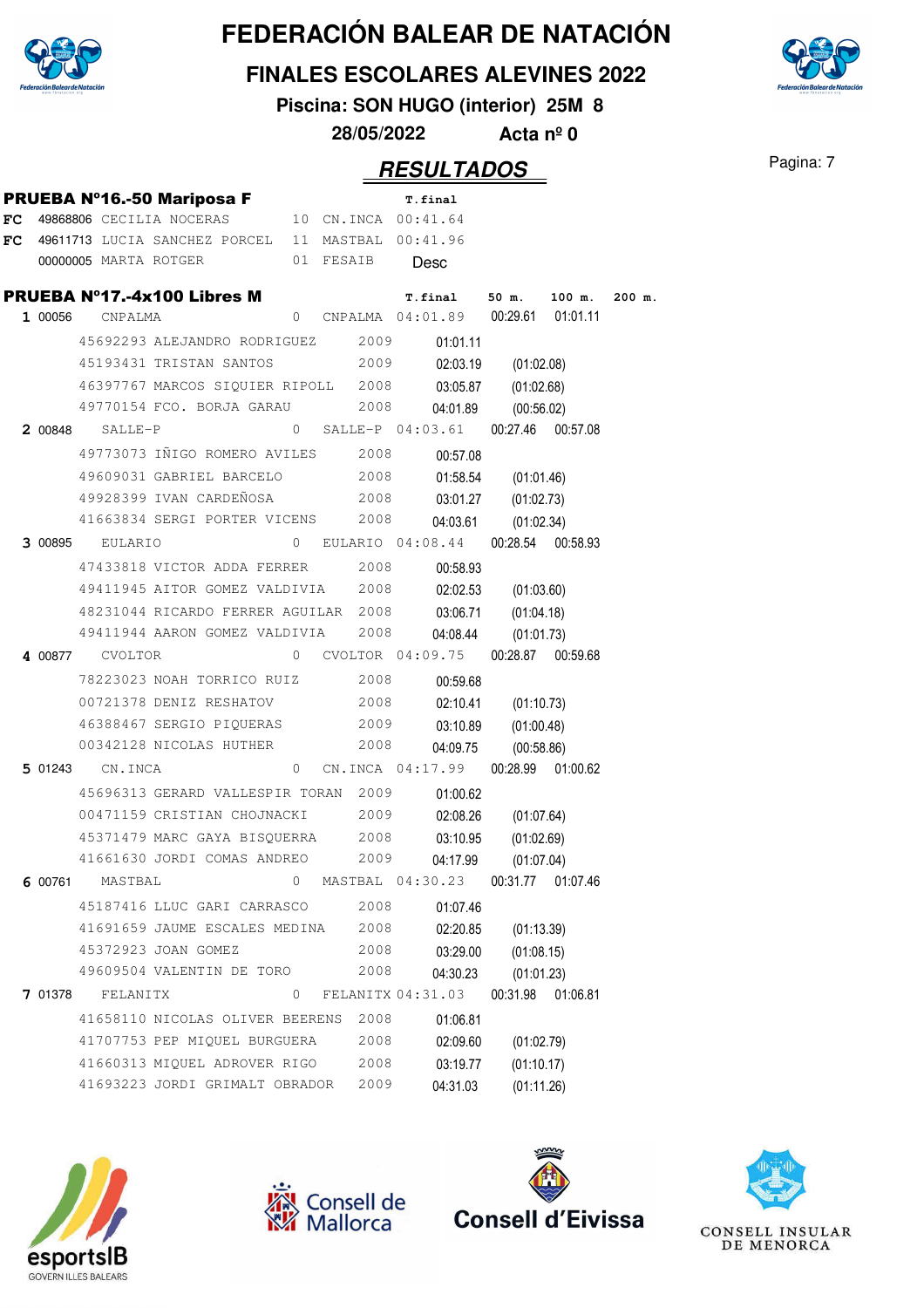

#### **FINALES ESCOLARES ALEVINES 2022**

**Piscina: SON HUGO (interior) 25M 8**

**28/05/2022 Acta nº 0**

## Pagina: 8 **RESULTADOS**

|         | PRUEBA Nº18.-4x100 Estilos F         |                                      |                |      | T.final           | 50 m.             | 100 m.   | 200 m. |
|---------|--------------------------------------|--------------------------------------|----------------|------|-------------------|-------------------|----------|--------|
| 1 00056 | CNPALMA                              |                                      | $\overline{0}$ |      | CNPALMA 05:18.28  | 00:36.89          | 01:16.30 |        |
|         | 54623315 MARTINA GARCIA PROHENS 2010 |                                      |                |      | 01:16.30          |                   |          |        |
|         | 49612169 JULIA POCOVI                |                                      |                | 2011 | 02:51.67          | (01:35.37)        |          |        |
|         | 46393247 OLIMPIA BESALDUCH 2010      |                                      |                |      | 04:06.48          | (01:14.81)        |          |        |
|         | 49610886 AZAHARA LLOMPART            |                                      |                | 2010 | 05:18.28          | (01:11.80)        |          |        |
| 2 00848 | SALLE-P                              |                                      | $\mathbf{0}$   |      | SALLE-P 05:30.20  | 00:38.21 01:19.98 |          |        |
|         | 46397615 MARIA ANGELA BARCELO        |                                      |                | 2010 | 01:19.98          |                   |          |        |
|         | 49610559 LOURDES RUIZ FERRER 2011    |                                      |                |      | 02:52.32          | (01:32.34)        |          |        |
|         | 49610392 ISABEL BERGAS COMAS 2010    |                                      |                |      | 04:15.56          | (01:23.24)        |          |        |
|         | 49919590 MARIA SARMIENTO CANO        |                                      |                | 2011 | 05:30.20          | (01:14.64)        |          |        |
| 3 01378 | FELANITX                             |                                      | $\circ$        |      | FELANITX 05:30.81 | 00:37.87 01:18.02 |          |        |
|         | 02117380 EMILY CZAJA                 |                                      |                | 2010 | 01:18.02          |                   |          |        |
|         | 03764793 LIUDMILA LABUTINA 2010      |                                      |                |      | 02:49.44          | (01:31.42)        |          |        |
|         | 49481146 AINA BAUZA LLANA 2010       |                                      |                |      | 04:12.85          | (01:23.41)        |          |        |
|         |                                      | 41692898 MARTA MAIMO FUSTER          |                | 2011 | 05:30.81          | (01:17.96)        |          |        |
| 4 00895 | EULARIO                              |                                      | $\Omega$       |      | EULARIO 05:41.72  | 00:42.77 01:29.07 |          |        |
|         | 49413375 AROA WONG PADILLA           |                                      |                | 2011 | 01:29.07          |                   |          |        |
|         |                                      | 54877872 LAIA ROIG MORENO            |                | 2011 | 03:03.56          | (01:34.49)        |          |        |
|         | 49411450 ANIA FERRER CARASA 2010     |                                      |                |      | 04:27.13          | (01:23.57)        |          |        |
|         |                                      | 49412274 ELSA BUFI RIERA             |                | 2010 | 05:41.72          | (01:14.59)        |          |        |
| 5 00877 | CVOLTOR                              |                                      | 0              |      | CVOLTOR 05:53.80  | 00:44.25 01:29.92 |          |        |
|         | 49480154 PILAR BARRIENTOS DURAN 2010 |                                      |                |      | 01:29.92          |                   |          |        |
|         |                                      | 46396883 DANIELA BLAS HERNANDEZ 2011 |                |      | 02:57.76          | (01:27.84)        |          |        |
|         |                                      | 49611179 CARLA ARTEAGA MOLINA 2010   |                |      | 04:33.48          | (01:35.72)        |          |        |
|         | 49779461 MARTA AMENGUAL GARCIA       |                                      |                | 2010 | 05:53.80          | (01:20.32)        |          |        |
| 6 00761 | MASTBAL                              |                                      | $\Omega$       |      | MASTBAL 06:26.51  | 00:43.07 01:29.84 |          |        |
|         |                                      | 41662188 SARA COLINO ALONSO          |                | 2011 | 01:29.84          |                   |          |        |
|         | 49605444 MARIA TERESA CORONEL 2010   |                                      |                |      | 03:13.59          | (01:43.75)        |          |        |
|         |                                      | 49611713 LUCIA SANCHEZ PORCEL        |                | 2011 | 05:00.11          | (01:46.52)        |          |        |
|         |                                      | 41697917 MARTA GOMEZ RIERA           |                | 2011 | 06:26.51          | (01:26.40)        |          |        |
|         |                                      |                                      |                |      |                   |                   |          |        |









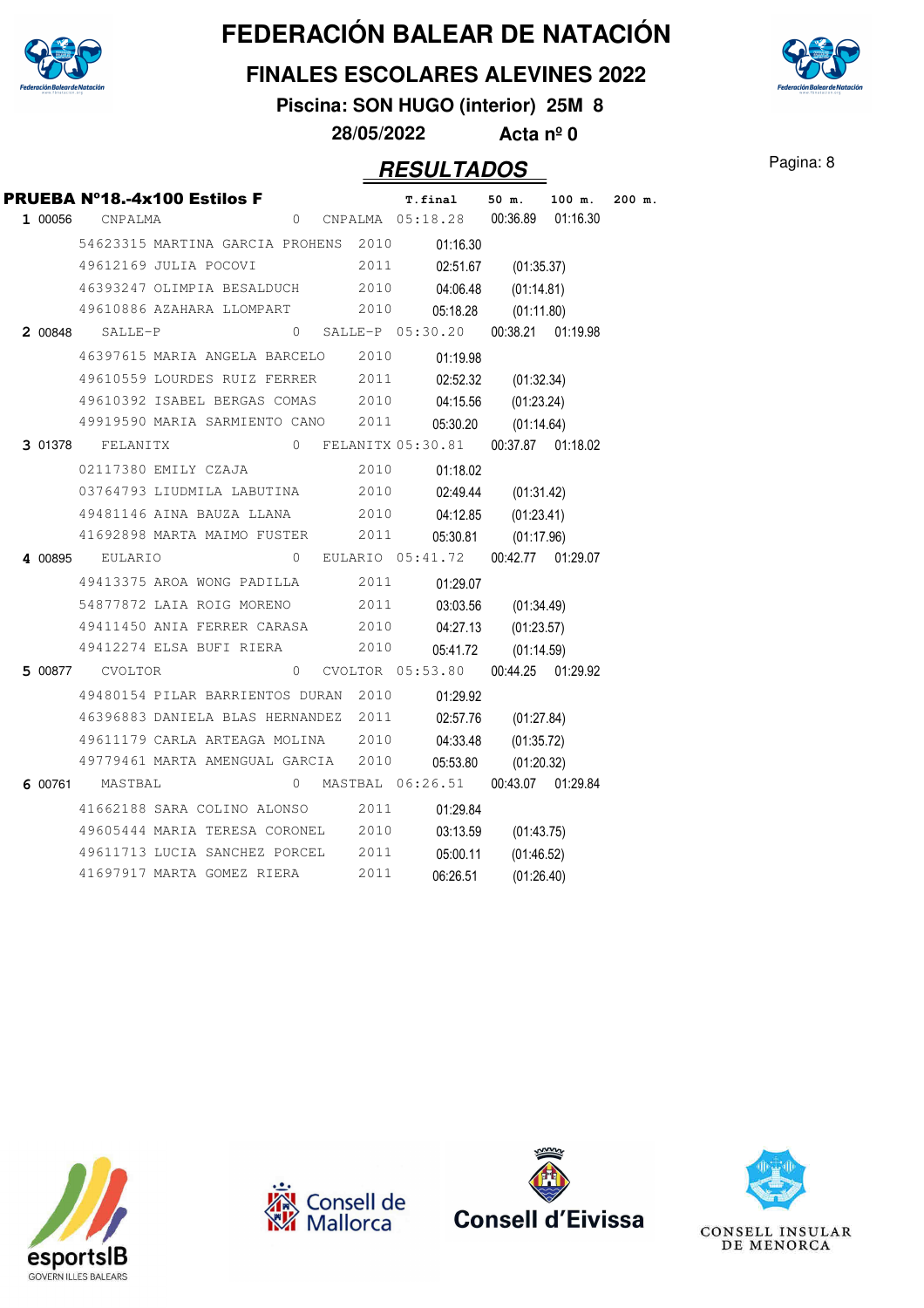

#### **FINALES ESCOLARES ALEVINES 2022**

**Piscina: SON HUGO (interior) 25M 8**

**28/05/2022 Acta nº 0**

|            | <b>PRUEBA Nº19.-800 Libres F</b>                     |    |                      | T.final             | 50 m.    | 100 m.            | 200 m.   | 400 m.   |
|------------|------------------------------------------------------|----|----------------------|---------------------|----------|-------------------|----------|----------|
|            | 1 49611179 CARLA ARTEAGA MOLINA 10 CVOLTOR 11:28.48  |    |                      |                     | 00:38.07 | 01:21.98          | 02:51.31 | 05:48.14 |
|            | 2 49868806 CECILIA NOCERAS                           |    | 10 CN.INCA 11:29.68  |                     | 00:37.83 | 01:20.68          | 02:47.63 | 05:42.80 |
|            | 3 49413486 JUDITH PEREZ GARCIA                       |    | 11 EULARIO 11:37.96  |                     | 00:39.46 | 01:23.04          | 02:51.66 | 05:47.77 |
|            | 4 41662624 PAULA ENRIQUE ALORDA                      |    | 11 SALLE-P 11:52.91  |                     | 00:39.78 | 01:24.15          | 02:53.85 | 05:55.85 |
|            | 5 49866865 ANDREA SANCHEZ                            |    | 11 SALLE-P 11:54.86  |                     | 00:40.28 | 01:25.30          | 02:56.89 | 05:59.75 |
|            | 6 38446231 INES ILIANOVA                             |    | 11 RAFANADA 12:25.40 |                     | 00:40.73 | 01:25.27          | 02:56.68 | 06:04.79 |
|            | 7 49411434 TANIT ALVAREZ ARGENTO 11 EULARIO 12:32.72 |    |                      |                     | 00:41.64 | 01:27.85          | 03:00.72 | 06:12.01 |
|            | 8 41697917 MARTA GOMEZ RIERA                         |    | 11 MASTBAL 12:41.62  |                     | 00:40.63 | 01:25.32          | 02:57.00 | 06:12.35 |
|            | PRUEBA Nº20.-50 Espalda M                            |    |                      | T.final             |          |                   |          |          |
| FC         | 00471159 CRISTIAN CHOJNACKI 09 CN.INCA 00:34.16      |    |                      |                     |          |                   |          |          |
| FC         | 49864618 LUCA ALEXANDER                              |    | 09 CNPALMA 00:34.30  |                     |          |                   |          |          |
| FC         | 45371479 MARC GAYA BISQUERRA 08 CN.INCA 00:34.55     |    |                      |                     |          |                   |          |          |
| FC.        | 41691659 JAUME ESCALES MEDINA                        |    | 08 MASTBAL 00:38.91  |                     |          |                   |          |          |
| ${\bf FC}$ | 41695591 VICTOR DOMINGO SANCHEZ08 MASTBAL 00:39.10   |    |                      |                     |          |                   |          |          |
| ${\tt FC}$ | 00000006 GUILLEM ESTEVA                              |    | 03 FESAIB            | 00:49.96            |          |                   |          |          |
| FC         | 00000002 IVAN VIDAL                                  |    | 08 FESAIB 00:56.59   |                     |          |                   |          |          |
|            | <b>PRUEBA Nº21.-50 Espalda F</b>                     |    |                      | T.final             |          |                   |          |          |
| ${\bf FC}$ | 54623315 MARTINA GARCIA PROHENS10 CNPALMA 00:35.37   |    |                      |                     |          |                   |          |          |
| FC         | 49480154 PILAR BARRIENTOS DURAN10 CVOLTOR 00:40.57   |    |                      |                     |          |                   |          |          |
| FC         | 49779461 MARTA AMENGUAL GARCIA 10 CVOLTOR 00:42.18   |    |                      |                     |          |                   |          |          |
| FC         | 55088313 MARIA GINARD RIGO                           |    | 10 CVOLTOR 00:42.35  |                     |          |                   |          |          |
| FC         | 49611713 LUCIA SANCHEZ PORCEL                        |    | 11 MASTBAL 00:43.78  |                     |          |                   |          |          |
| FC         | 49606712 MARÍA CÁMARA HERNÁNDEZ11 CNPALMA 00:48.17   |    |                      |                     |          |                   |          |          |
| FC         | 00000003 ISABEL DE LA CRUZ                           |    | 08 FESAIB            | 00:54.99            |          |                   |          |          |
| FC         | 00000011 ELISABETH MALLERO                           |    | 05 FESAIB            | 00:57.33            |          |                   |          |          |
| FC         | 00000009 ELENA CERDA                                 |    | 01 FESAIB            | 01:01.76            |          |                   |          |          |
| FC         | 00000007 LUZIA CERDAN                                |    | 03 FESAIB            | 01:02.72            |          |                   |          |          |
|            | 49921504 MARINA COLL ROMAN                           |    | 10 CN.INCA           | Baja                |          |                   |          |          |
|            | <b>PRUEBA N°22.-400 Libres M</b>                     |    |                      | T.final             | 50 m.    | $100$ m.          | $200$ m. |          |
|            | 1 49928399 IVAN CARDEÑOSA                            |    |                      | 08 SALLE-P 04:37.38 |          | 00:31.25 01:06.35 | 02:18.16 |          |
|            | 2 49411944 AARON GOMEZ VALDIVIA                      | 08 | EULARIO              | 04:37.40            | 00:31.07 | 01:05.35          | 02:16.05 |          |
|            | 3 45696313 GERARD VALLESPIR TORAN 09                 |    | CN.INCA              | 04:40.65            | 00:31.80 | 01:06.50          | 02:17.65 |          |
|            | 4 46397767 MARCOS SIQUIER RIPOLL 08                  |    |                      | CNPALMA 04:48.26    | 00:31.64 | 01:06.84          | 02:19.18 |          |
|            | 5 48230105 ALBERT ROMERO                             | 09 |                      | NAIBIZA 04:51.64    | 00:32.90 | 01:09.77          | 02:23.87 |          |
|            | 6 41609334 ALEX GOMEZ CARRERAS                       | 08 | NATAMAO              | 04:59.02            | 00:33.31 | 01:10.20          | 02:26.62 |          |
|            | 7 41660313 MIQUEL ADROVER RIGO                       | 08 |                      | FELANITX 05:04.65   | 00:34.68 | 01:12.62          | 02:30.85 |          |
| FC.        | 45372929 JOAN GOMEZ RIERA                            | 08 | MASTBAL              | 05:11.69            | 00:34.76 | 01:12.36          | 02:30.59 |          |
|            | 8 46390956 DANIEL SERRA MARTINEZ 09                  |    | SALLE-P              | 05:18.20            | 00:35.59 | 01:16.02          | 02:37.29 |          |









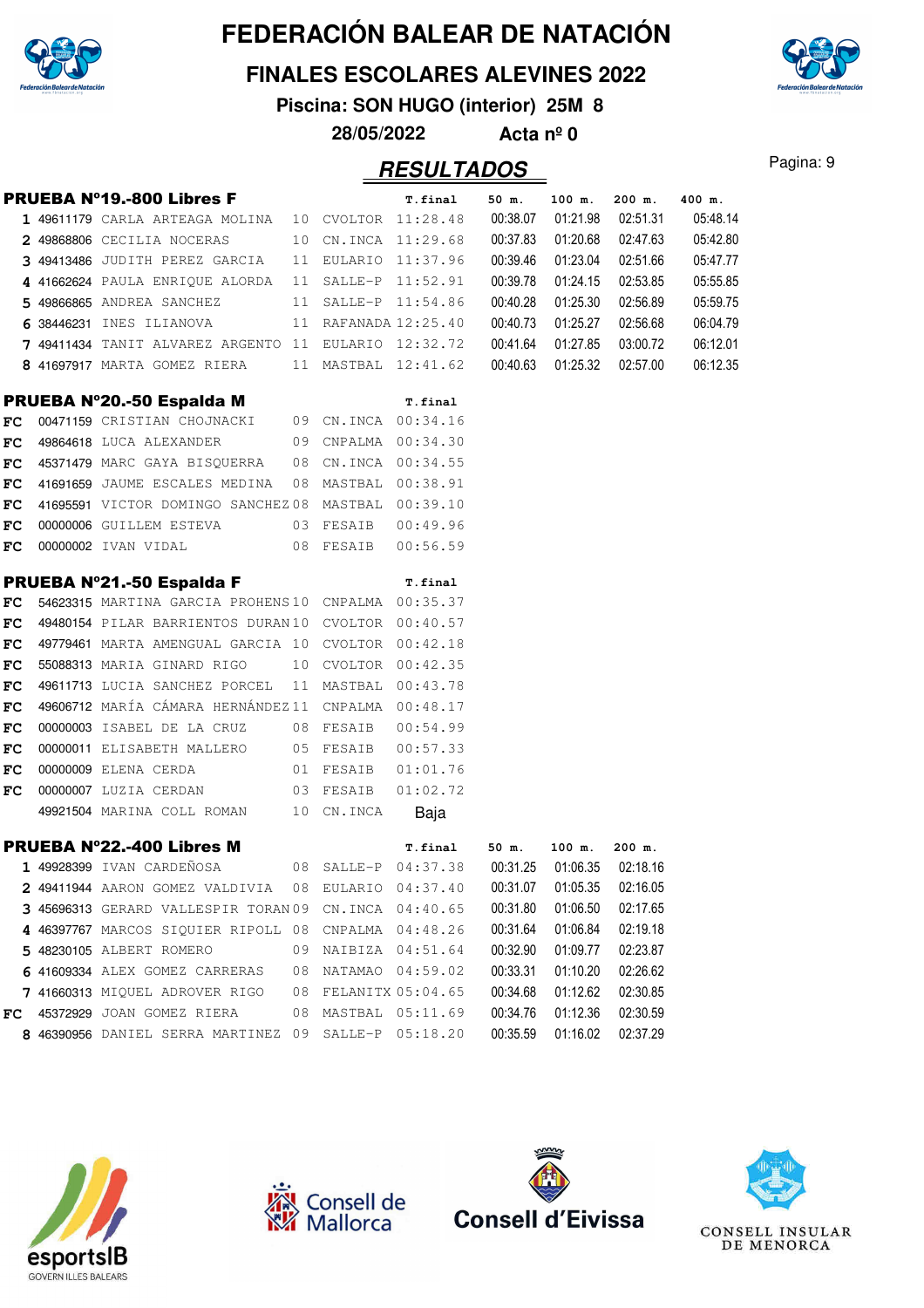

#### **FINALES ESCOLARES ALEVINES 2022**

**Piscina: SON HUGO (interior) 25M 8**

**28/05/2022 Acta nº 0**

| <b>PRUEBA Nº22.-400 Libres M</b><br>100 m.<br>T.final<br>50 m.<br>49776998 MATEU BONNIN RIERA 09 LLUCMA<br>00:36.03<br>${\bf FC}$<br>05:21.48<br>01:16.18<br>00:34.77 01:12.54<br>00000001 LLUIS CORTES<br>08 FESAIB<br>05:25.00<br>FC<br>46395199 CARLOS BONET BONET 08 CNPALMA<br>Baja<br>00000015 BARTOMEU CALDENTEY 03 FESAIB<br>Baja<br><b>PRUEBA Nº23.-200 Braza F</b><br>100 m.<br>T.final<br>50 m.<br>00:43.22<br>01:31.08<br>$1$ 46396883 daniela blas hernandez $11$ cvoltor 03:06.84<br>00:43.45<br>01:31.53<br>2 54623315 MARTINA GARCIA PROHENS10 CNPALMA 03:07.09<br>00:43.22<br>01:31.89<br>303764793 LIUDMILA LABUTINA<br>10 FELANITX 03:11.91<br>00:45.48<br>01:35.99<br>4 49610559 LOURDES RUIZ FERRER<br>11 SALLE-P 03:19.40<br>00:45.65<br>01:37.48<br>5 49411532 MARIA BONET PEREZ<br>11 EULARIO 03:23.83<br>6 46390840 MARTA BESTARD DEYA<br>10 CAMPUSES 03:25.77<br>00:46.05<br>01:37.89<br>00:48.14<br>01:41.23<br>7 41662188 SARA COLINO ALONSO<br>11 MASTBAL 03:29.63<br>00:49.38<br>01:43.86<br>8 41753039 CARLA PONS AMELLER<br>11 CNJAMMA 03:30.06<br>01:38.74<br>00:46.41<br>9 41662210 ARIADNA ROSSELLO<br>11 CNPALMA 03:30.84<br>00:48.75<br>01:43.88<br>10 20551190 MALENA CANET PONS<br>11 CN.INCA 03:34.53<br>00:46.50<br>01:42.26<br>11 CNMURO 03:39.96<br><b>11 41712479</b> IRENE VARON CUENCA<br>00:49.97<br>01:46.12<br>12 41751543 ALBA PONS PAREA<br>10 CNJAMMA 03:42.00<br>00:49.41<br>01:46.30<br>41662295 LAIA PABLO TERRASSA 10 CAMPUSES 03:46.55<br>FC<br>49611527 CELIA FERNANDEZ<br>11 CVOLTOR 04:11.18<br>00:54.85<br>01:58.87<br>FC.<br>PRUEBA Nº24.-200 Braza M<br>100 m.<br><b>T.final</b><br>50 m.<br>00:35.18<br>01:14.42<br>1 45189993 MARC TORO GARCIA<br>08 NCALVIA 02:38.11<br>00:36.84<br>01:18.12<br>2 48231044 RICARDO FERRER AGUILAR 08 EULARIO 02:42.00<br>00:37.27<br>01:20.29<br>3 41663834 SERGI PORTER VICENS 08 SALLE-P 02:49.25<br>00:38.92<br>01:23.21<br>4 41661630 JORDI COMAS ANDREO 09 CN.INCA 02:53.30<br>00:38.67<br>01:23.31<br>5 45187468 AXEL JUAN HARO PEREZ 08 CAMPUSES 02:56.84<br>00:41.53<br>01:28.80<br>6 41611667 JOSE DE OLIVES<br>09<br>NATAMAO 03:04.83<br>08<br>NATAMAO 03:08.34<br>00:41.61<br>01:29.24<br>41607922 QUIM MACIAN PONS<br>FC<br>00:43.75<br>01:33.15<br>45188227 TIAGO RAINERI SANCHEZ 08<br>FC<br>CN.INCA 03:13.44<br>00:50.16<br>01:44.14<br>49614306 PAU FRANCESC PASTOR<br>08<br>CN.INCA 03:33.74<br>FC<br>78223023 NOAH TORRICO RUIZ<br>08<br><b>CVOLTOR</b><br>Desc<br>45693044 CLAUDIO ASCANIO SAIZ<br>08<br>CNPALMA |  |  |      |  |          |
|---------------------------------------------------------------------------------------------------------------------------------------------------------------------------------------------------------------------------------------------------------------------------------------------------------------------------------------------------------------------------------------------------------------------------------------------------------------------------------------------------------------------------------------------------------------------------------------------------------------------------------------------------------------------------------------------------------------------------------------------------------------------------------------------------------------------------------------------------------------------------------------------------------------------------------------------------------------------------------------------------------------------------------------------------------------------------------------------------------------------------------------------------------------------------------------------------------------------------------------------------------------------------------------------------------------------------------------------------------------------------------------------------------------------------------------------------------------------------------------------------------------------------------------------------------------------------------------------------------------------------------------------------------------------------------------------------------------------------------------------------------------------------------------------------------------------------------------------------------------------------------------------------------------------------------------------------------------------------------------------------------------------------------------------------------------------------------------------------------------------------------------------------------------------------------------------------------------------------------------------------------------------------------------------------------------------------------------------------------------------------------------------------------------------------------------------------------------------------------------------------------------------------------------|--|--|------|--|----------|
|                                                                                                                                                                                                                                                                                                                                                                                                                                                                                                                                                                                                                                                                                                                                                                                                                                                                                                                                                                                                                                                                                                                                                                                                                                                                                                                                                                                                                                                                                                                                                                                                                                                                                                                                                                                                                                                                                                                                                                                                                                                                                                                                                                                                                                                                                                                                                                                                                                                                                                                                       |  |  |      |  | $200$ m. |
|                                                                                                                                                                                                                                                                                                                                                                                                                                                                                                                                                                                                                                                                                                                                                                                                                                                                                                                                                                                                                                                                                                                                                                                                                                                                                                                                                                                                                                                                                                                                                                                                                                                                                                                                                                                                                                                                                                                                                                                                                                                                                                                                                                                                                                                                                                                                                                                                                                                                                                                                       |  |  |      |  | 02:37.96 |
|                                                                                                                                                                                                                                                                                                                                                                                                                                                                                                                                                                                                                                                                                                                                                                                                                                                                                                                                                                                                                                                                                                                                                                                                                                                                                                                                                                                                                                                                                                                                                                                                                                                                                                                                                                                                                                                                                                                                                                                                                                                                                                                                                                                                                                                                                                                                                                                                                                                                                                                                       |  |  |      |  | 02:34.76 |
|                                                                                                                                                                                                                                                                                                                                                                                                                                                                                                                                                                                                                                                                                                                                                                                                                                                                                                                                                                                                                                                                                                                                                                                                                                                                                                                                                                                                                                                                                                                                                                                                                                                                                                                                                                                                                                                                                                                                                                                                                                                                                                                                                                                                                                                                                                                                                                                                                                                                                                                                       |  |  |      |  |          |
|                                                                                                                                                                                                                                                                                                                                                                                                                                                                                                                                                                                                                                                                                                                                                                                                                                                                                                                                                                                                                                                                                                                                                                                                                                                                                                                                                                                                                                                                                                                                                                                                                                                                                                                                                                                                                                                                                                                                                                                                                                                                                                                                                                                                                                                                                                                                                                                                                                                                                                                                       |  |  |      |  |          |
|                                                                                                                                                                                                                                                                                                                                                                                                                                                                                                                                                                                                                                                                                                                                                                                                                                                                                                                                                                                                                                                                                                                                                                                                                                                                                                                                                                                                                                                                                                                                                                                                                                                                                                                                                                                                                                                                                                                                                                                                                                                                                                                                                                                                                                                                                                                                                                                                                                                                                                                                       |  |  |      |  |          |
|                                                                                                                                                                                                                                                                                                                                                                                                                                                                                                                                                                                                                                                                                                                                                                                                                                                                                                                                                                                                                                                                                                                                                                                                                                                                                                                                                                                                                                                                                                                                                                                                                                                                                                                                                                                                                                                                                                                                                                                                                                                                                                                                                                                                                                                                                                                                                                                                                                                                                                                                       |  |  |      |  |          |
|                                                                                                                                                                                                                                                                                                                                                                                                                                                                                                                                                                                                                                                                                                                                                                                                                                                                                                                                                                                                                                                                                                                                                                                                                                                                                                                                                                                                                                                                                                                                                                                                                                                                                                                                                                                                                                                                                                                                                                                                                                                                                                                                                                                                                                                                                                                                                                                                                                                                                                                                       |  |  |      |  |          |
|                                                                                                                                                                                                                                                                                                                                                                                                                                                                                                                                                                                                                                                                                                                                                                                                                                                                                                                                                                                                                                                                                                                                                                                                                                                                                                                                                                                                                                                                                                                                                                                                                                                                                                                                                                                                                                                                                                                                                                                                                                                                                                                                                                                                                                                                                                                                                                                                                                                                                                                                       |  |  |      |  |          |
|                                                                                                                                                                                                                                                                                                                                                                                                                                                                                                                                                                                                                                                                                                                                                                                                                                                                                                                                                                                                                                                                                                                                                                                                                                                                                                                                                                                                                                                                                                                                                                                                                                                                                                                                                                                                                                                                                                                                                                                                                                                                                                                                                                                                                                                                                                                                                                                                                                                                                                                                       |  |  |      |  |          |
|                                                                                                                                                                                                                                                                                                                                                                                                                                                                                                                                                                                                                                                                                                                                                                                                                                                                                                                                                                                                                                                                                                                                                                                                                                                                                                                                                                                                                                                                                                                                                                                                                                                                                                                                                                                                                                                                                                                                                                                                                                                                                                                                                                                                                                                                                                                                                                                                                                                                                                                                       |  |  |      |  |          |
|                                                                                                                                                                                                                                                                                                                                                                                                                                                                                                                                                                                                                                                                                                                                                                                                                                                                                                                                                                                                                                                                                                                                                                                                                                                                                                                                                                                                                                                                                                                                                                                                                                                                                                                                                                                                                                                                                                                                                                                                                                                                                                                                                                                                                                                                                                                                                                                                                                                                                                                                       |  |  |      |  |          |
|                                                                                                                                                                                                                                                                                                                                                                                                                                                                                                                                                                                                                                                                                                                                                                                                                                                                                                                                                                                                                                                                                                                                                                                                                                                                                                                                                                                                                                                                                                                                                                                                                                                                                                                                                                                                                                                                                                                                                                                                                                                                                                                                                                                                                                                                                                                                                                                                                                                                                                                                       |  |  |      |  |          |
|                                                                                                                                                                                                                                                                                                                                                                                                                                                                                                                                                                                                                                                                                                                                                                                                                                                                                                                                                                                                                                                                                                                                                                                                                                                                                                                                                                                                                                                                                                                                                                                                                                                                                                                                                                                                                                                                                                                                                                                                                                                                                                                                                                                                                                                                                                                                                                                                                                                                                                                                       |  |  |      |  |          |
|                                                                                                                                                                                                                                                                                                                                                                                                                                                                                                                                                                                                                                                                                                                                                                                                                                                                                                                                                                                                                                                                                                                                                                                                                                                                                                                                                                                                                                                                                                                                                                                                                                                                                                                                                                                                                                                                                                                                                                                                                                                                                                                                                                                                                                                                                                                                                                                                                                                                                                                                       |  |  |      |  |          |
|                                                                                                                                                                                                                                                                                                                                                                                                                                                                                                                                                                                                                                                                                                                                                                                                                                                                                                                                                                                                                                                                                                                                                                                                                                                                                                                                                                                                                                                                                                                                                                                                                                                                                                                                                                                                                                                                                                                                                                                                                                                                                                                                                                                                                                                                                                                                                                                                                                                                                                                                       |  |  |      |  |          |
|                                                                                                                                                                                                                                                                                                                                                                                                                                                                                                                                                                                                                                                                                                                                                                                                                                                                                                                                                                                                                                                                                                                                                                                                                                                                                                                                                                                                                                                                                                                                                                                                                                                                                                                                                                                                                                                                                                                                                                                                                                                                                                                                                                                                                                                                                                                                                                                                                                                                                                                                       |  |  |      |  |          |
|                                                                                                                                                                                                                                                                                                                                                                                                                                                                                                                                                                                                                                                                                                                                                                                                                                                                                                                                                                                                                                                                                                                                                                                                                                                                                                                                                                                                                                                                                                                                                                                                                                                                                                                                                                                                                                                                                                                                                                                                                                                                                                                                                                                                                                                                                                                                                                                                                                                                                                                                       |  |  |      |  |          |
|                                                                                                                                                                                                                                                                                                                                                                                                                                                                                                                                                                                                                                                                                                                                                                                                                                                                                                                                                                                                                                                                                                                                                                                                                                                                                                                                                                                                                                                                                                                                                                                                                                                                                                                                                                                                                                                                                                                                                                                                                                                                                                                                                                                                                                                                                                                                                                                                                                                                                                                                       |  |  |      |  |          |
|                                                                                                                                                                                                                                                                                                                                                                                                                                                                                                                                                                                                                                                                                                                                                                                                                                                                                                                                                                                                                                                                                                                                                                                                                                                                                                                                                                                                                                                                                                                                                                                                                                                                                                                                                                                                                                                                                                                                                                                                                                                                                                                                                                                                                                                                                                                                                                                                                                                                                                                                       |  |  |      |  |          |
|                                                                                                                                                                                                                                                                                                                                                                                                                                                                                                                                                                                                                                                                                                                                                                                                                                                                                                                                                                                                                                                                                                                                                                                                                                                                                                                                                                                                                                                                                                                                                                                                                                                                                                                                                                                                                                                                                                                                                                                                                                                                                                                                                                                                                                                                                                                                                                                                                                                                                                                                       |  |  |      |  |          |
|                                                                                                                                                                                                                                                                                                                                                                                                                                                                                                                                                                                                                                                                                                                                                                                                                                                                                                                                                                                                                                                                                                                                                                                                                                                                                                                                                                                                                                                                                                                                                                                                                                                                                                                                                                                                                                                                                                                                                                                                                                                                                                                                                                                                                                                                                                                                                                                                                                                                                                                                       |  |  |      |  |          |
|                                                                                                                                                                                                                                                                                                                                                                                                                                                                                                                                                                                                                                                                                                                                                                                                                                                                                                                                                                                                                                                                                                                                                                                                                                                                                                                                                                                                                                                                                                                                                                                                                                                                                                                                                                                                                                                                                                                                                                                                                                                                                                                                                                                                                                                                                                                                                                                                                                                                                                                                       |  |  |      |  |          |
|                                                                                                                                                                                                                                                                                                                                                                                                                                                                                                                                                                                                                                                                                                                                                                                                                                                                                                                                                                                                                                                                                                                                                                                                                                                                                                                                                                                                                                                                                                                                                                                                                                                                                                                                                                                                                                                                                                                                                                                                                                                                                                                                                                                                                                                                                                                                                                                                                                                                                                                                       |  |  |      |  |          |
|                                                                                                                                                                                                                                                                                                                                                                                                                                                                                                                                                                                                                                                                                                                                                                                                                                                                                                                                                                                                                                                                                                                                                                                                                                                                                                                                                                                                                                                                                                                                                                                                                                                                                                                                                                                                                                                                                                                                                                                                                                                                                                                                                                                                                                                                                                                                                                                                                                                                                                                                       |  |  |      |  |          |
|                                                                                                                                                                                                                                                                                                                                                                                                                                                                                                                                                                                                                                                                                                                                                                                                                                                                                                                                                                                                                                                                                                                                                                                                                                                                                                                                                                                                                                                                                                                                                                                                                                                                                                                                                                                                                                                                                                                                                                                                                                                                                                                                                                                                                                                                                                                                                                                                                                                                                                                                       |  |  |      |  |          |
|                                                                                                                                                                                                                                                                                                                                                                                                                                                                                                                                                                                                                                                                                                                                                                                                                                                                                                                                                                                                                                                                                                                                                                                                                                                                                                                                                                                                                                                                                                                                                                                                                                                                                                                                                                                                                                                                                                                                                                                                                                                                                                                                                                                                                                                                                                                                                                                                                                                                                                                                       |  |  |      |  |          |
|                                                                                                                                                                                                                                                                                                                                                                                                                                                                                                                                                                                                                                                                                                                                                                                                                                                                                                                                                                                                                                                                                                                                                                                                                                                                                                                                                                                                                                                                                                                                                                                                                                                                                                                                                                                                                                                                                                                                                                                                                                                                                                                                                                                                                                                                                                                                                                                                                                                                                                                                       |  |  |      |  |          |
|                                                                                                                                                                                                                                                                                                                                                                                                                                                                                                                                                                                                                                                                                                                                                                                                                                                                                                                                                                                                                                                                                                                                                                                                                                                                                                                                                                                                                                                                                                                                                                                                                                                                                                                                                                                                                                                                                                                                                                                                                                                                                                                                                                                                                                                                                                                                                                                                                                                                                                                                       |  |  |      |  |          |
|                                                                                                                                                                                                                                                                                                                                                                                                                                                                                                                                                                                                                                                                                                                                                                                                                                                                                                                                                                                                                                                                                                                                                                                                                                                                                                                                                                                                                                                                                                                                                                                                                                                                                                                                                                                                                                                                                                                                                                                                                                                                                                                                                                                                                                                                                                                                                                                                                                                                                                                                       |  |  |      |  |          |
|                                                                                                                                                                                                                                                                                                                                                                                                                                                                                                                                                                                                                                                                                                                                                                                                                                                                                                                                                                                                                                                                                                                                                                                                                                                                                                                                                                                                                                                                                                                                                                                                                                                                                                                                                                                                                                                                                                                                                                                                                                                                                                                                                                                                                                                                                                                                                                                                                                                                                                                                       |  |  |      |  |          |
|                                                                                                                                                                                                                                                                                                                                                                                                                                                                                                                                                                                                                                                                                                                                                                                                                                                                                                                                                                                                                                                                                                                                                                                                                                                                                                                                                                                                                                                                                                                                                                                                                                                                                                                                                                                                                                                                                                                                                                                                                                                                                                                                                                                                                                                                                                                                                                                                                                                                                                                                       |  |  | Desc |  |          |









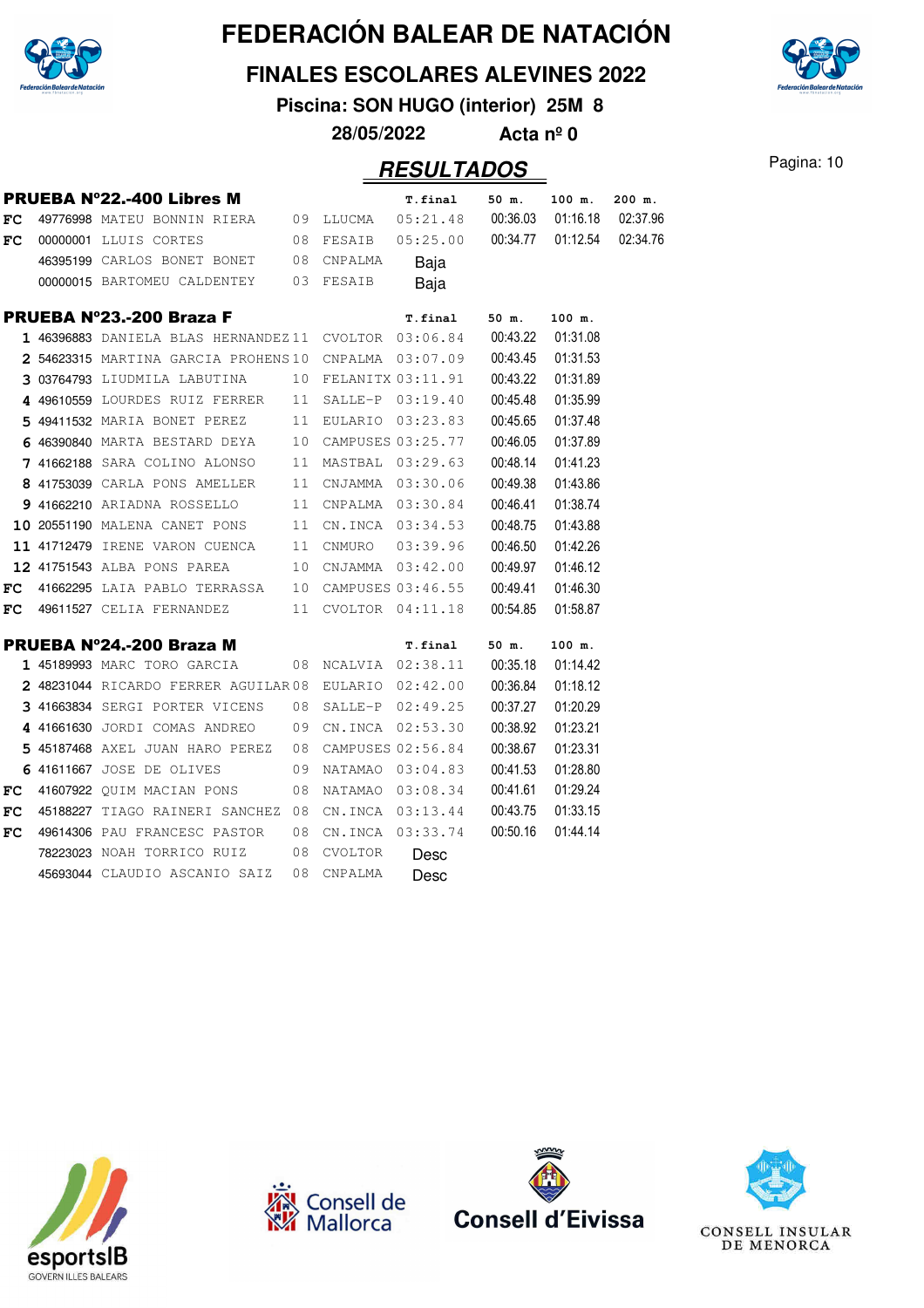

#### **FINALES ESCOLARES ALEVINES 2022**

**Piscina: SON HUGO (interior) 25M 8**

**28/05/2022 Acta nº 0**

#### Pagina: 11 **RESULTADOS**

|    | <b>PRUEBA Nº25.-100 Libres F</b>          |    |                | T.final           | 50 m.    |
|----|-------------------------------------------|----|----------------|-------------------|----------|
|    | 1 46393247 OLIMPIA BESALDUCH              | 10 | CNPALMA        | 01:06.02          | 00:31.26 |
|    | 2 46397615 MARIA ANGELA BARCELO           | 10 | SALLE-P        | 01:10.26          | 00:33.76 |
|    | 3 49610886 AZAHARA LLOMPART               | 10 | CNPALMA        | 01:10.59          | 00:34.28 |
|    | 4 49919590 MARIA SARMIENTO CANO           | 11 | SALLE-P        | 01:11.99          | 00:34.64 |
|    | 5 49411450 ANIA FERRER CARASA             | 10 |                | EULARIO 01:12.22  | 00:34.53 |
|    | 6 54877872 LAIA ROIG MORENO               | 11 | EULARIO        | 01:12.40          | 00:34.89 |
| FC | 41660725 CELIA CARRIO LLABRES             | 10 |                | RAFANADA 01:13.87 | 00:36.00 |
|    | <b>7 54622923</b> VIVIANA BLAS STÜDE      | 11 | SALLE-P        | 01:13.88          | 00:36.26 |
| FC | 03229184 EVA BENFENATI                    | 11 | SALLE-P        | 01:15.38          | 00:36.52 |
|    | 8 49412274 ELSA BUFI RIERA                | 10 | EULARIO        | 01:15.75          | 00:36.50 |
| FC | 49608892 AINHOA CAMPUZANO RAMOS10         |    | SALLE-P        | 01:16.04          | 00:37.09 |
|    | <b>9 49412214</b> SOFIA MARIA JUAN        | 11 | PORTUS         | 01:17.21          | 00:36.17 |
|    | 10 49611179 CARLA ARTEAGA MOLINA          | 10 |                | CVOLTOR 01:17.40  | 00:36.83 |
|    | 11 41662624 PAULA ENRIQUE ALORDA          | 11 | SALLE-P        | 01:17.44          | 00:37.49 |
| FC | 49611713 LUCIA SANCHEZ PORCEL             | 11 | MASTBAL        | 01:18.70          | 00:37.71 |
|    | 12 49866865 ANDREA SANCHEZ                | 11 | SALLE-P        | 01:19.08          | 00:37.86 |
|    | 13 49413375 AROA WONG PADILLA             | 11 | EULARIO        | 01:19.37          | 00:38.39 |
|    | 14 41692898 MARTA MAIMO FUSTER            | 11 |                | FELANITX 01:20.87 | 00:39.40 |
| FC | 49605845 PAULA SILLERO                    | 10 | <b>CVOLTOR</b> | 01:22.08          | 00:38.04 |
| FC | 55088313 MARIA GINARD RIGO                | 10 | CVOLTOR        | 01:22.22          | 00:39.13 |
| FC | 41663217 LAIA CALIZ HUERTAS               | 11 |                | NCALVIA 01:23.62  | 00:39.02 |
| FC | 49605444 MARIA TERESA CORONEL             | 10 |                | MASTBAL 01:25.59  | 00:39.53 |
| FC | 41697917 MARTA GOMEZ RIERA                | 11 | MASTBAL        | 01:26.36          | 00:39.55 |
| FC | 41663087 ALBA RIBA OLIVES                 | 11 |                | CAMPUSES 01:29.87 | 00:41.69 |
| FC | 00000005 MARTA ROTGER                     | 01 | FESAIB         | 01:30.46          | 00:41.84 |
| FC | 54631302 MARIA NADAL LONARDONI            | 11 |                | CAMPUSES 01:38.69 | 00:46.71 |
| FC | 04300298 SARA NAVARRO ROMERO              | 11 |                | CAMPUSES 01:40.65 | 00:46.64 |
| FC | 00000009 ELENA CERDA                      | 01 | FESAIB         | 01:44.70          | 00:48.13 |
|    | 48233492 NOEMI CARDONA CASTILLO10 EULARIO |    |                | Baja              |          |
|    | <b>PRUEBA Nº26.-100 Libres M</b>          |    |                | T.final           | 50 m.    |
|    | 1 49773073 IÑIGO ROMERO AVILES            | 08 | SALLE-P        | 00:55.61          | 00:26.45 |
|    | 2 49770154 FCO. BORJA GARAU               | 08 | CNPALMA        | 00:56.57          | 00:26.78 |
|    | 3 47433818 VICTOR ADDA FERRER             | 08 | EULARIO        | 00:57.54          | 00:27.78 |
|    | 4 00342128 NICOLAS HUTHER                 | 08 | CVOLTOR        | 00:59.39          | 00:28.29 |
|    | 5 45692293 ALEJANDRO RODRIGUEZ            | 09 | CNPALMA        | 01:00.39          | 00:28.75 |
|    | 6 46388467 SERGIO PIOUERAS                | 09 |                | CVOLTOR 01:00.97  | 00:29.03 |
|    | 7 49411945 AITOR GOMEZ VALDIVIA           | 08 | EULARIO        | 01:01.96          | 00:29.48 |
|    | 8 45193431 TRISTAN SANTOS                 | 09 | CNPALMA        | 01:02.20          | 00:29.83 |
|    | 9 45371479 MARC GAYA BISQUERRA            | 08 | CN.INCA        | 01:02.28          | 00:29.55 |
|    |                                           |    |                |                   |          |









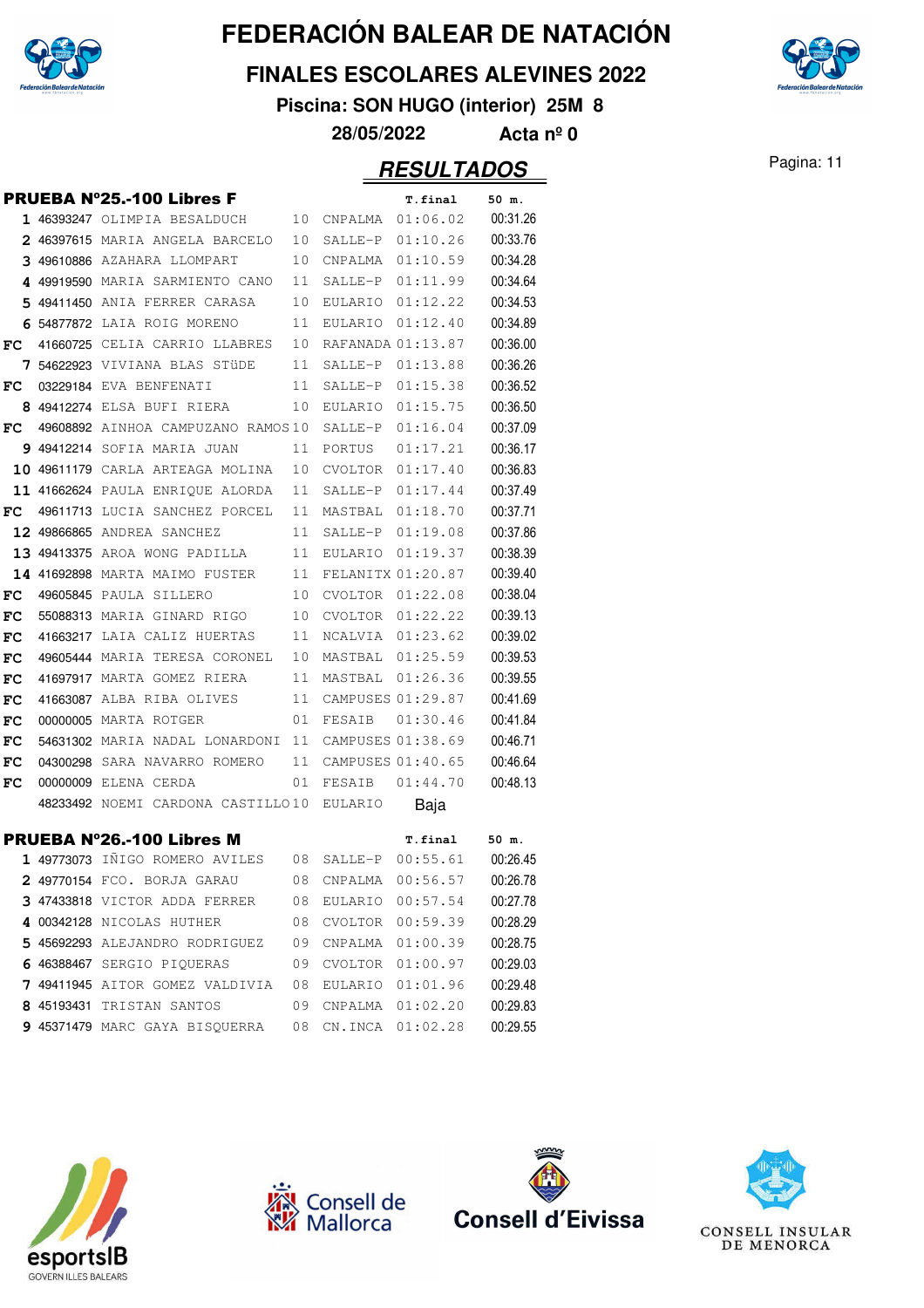

#### **FINALES ESCOLARES ALEVINES 2022**

**Piscina: SON HUGO (interior) 25M 8**

**28/05/2022 Acta nº 0**

#### Pagina: 12 **RESULTADOS**

**PRUEBA N°26.-100 Libres M** T.final 50 m. **10** 48199604 PABLO TORRES JIMENEZ 08 NAIBIZA 01:02.36 00:29.50 11 49609031 GABRIEL BARCELO 08 SALLE-P 01:02.48 00:28.67 12 49919636 MIQUEL DAVIU BALLESTER 09 LLUCMA 01:03.82 00:30.67 **13** 41658110 NICOLAS OLIVER BEERENS 08 FELANITX 01:06.68 00:31.69  **14** <sup>20545313</sup> GABRIEL TORRES DE 01:06.78 09 EULARIO 00:31.88 **15** 45692114 NAOKI MONTORO ORIDE 09 NCALVIA 01:07.07 00:31.77 **FC** 48199330 NICOLÁS SERRA ROBLES 08 PORTUS 01:07.85 00:32.85 16 45187416 LLUC GARI CARRASCO 08 MASTBAL 01:07.86 00:32.73 17 41753751 NICOLAS CARBONELL 08 CNJAMMA 01:07.89 00:33.09 **17** 45372929 JOAN GOMEZ RIERA 08 MASTBAL 01:07.89 00:32.74 **FC** 41624979 TONI FEBRER SINTES 08 RAFANADA 01:09.43 00:32.35 **19** 46390956 DANIEL SERRA MARTINEZ 09 SALLE-P 01:09.62 00:33.47 **FC** 00721378 DENIZ RESHATOV 08 CVOLTOR 01:09.94 00:33.19 **FC** <sup>00000001</sup> LLUIS CORTES 01:11.05 08 FESAIB 00:34.98 **FC** 41695591 VICTOR DOMINGO SANCHEZ 08 MASTBAL 01:12.63 00:35.41 FC 41693223 JORDI GRIMALT OBRADOR 09 FELANITX 01:12.97 00:35.53 FC 49776998 MATEU BONNIN RIERA 09 LLUCMA 01:12.97 00:34.39 **FC** 41691659 JAUME ESCALES MEDINA 08 MASTBAL 01:13.44 00:36.49 FC 45189527 GUIEM MAS HERNANDEZ 08 CVOLTOR 01:14.09 00:36.08 **FC** 45184348 JAUME MELIS FERRER 08 CNPALMA 01:14.66 00:36.21 FC 41662087 MARC BERMIN MORAIS 09 CNPALMA 01:16.91 00:36.33 FC 00000010 SERGIO RODRIGUEZ 01 FESAIB 01:18.79 00:36.66 **FC** 45696760 LEO MARTINEZ COUSELO 08 CVOLTOR 01:19.73 00:37.61 FC 46395977 GORKA PEREZ YEBES 09 CNPALMA 01:20.48 00:37.58 FC 45692585 IVAN NAVARO ROMERO 09 CAMPUSES 01:20.58 00:38.00 FC 49480824 ALEJANDRO ARBOS GOMEZ 09 CVOLTOR 01:26.16 00:40.22 **FC** 00000006 GUILLEM ESTEVA 03 FESAIB 01:38.68 00:41.06 **FC** 00000002 IVAN VIDAL 08 FESAIB 01:44.59 00:51.32 **FC** 00000004 ALEXIS OBRADOR 13 FESAIB 01:55.15 00:53.93 49613168 MANUEL FLORIT CASTILLO 09 CVOLTOR Baja 45371944 DANIEL TITOS IBAÑEZ 08 MASTBAL Baja

#### PRUEBA Nº27.-200 Espalda F **T.final 50 m. 100 m.** 1 49610392 ISABEL BERGAS COMAS 10 SALLE-P 02:38.42 00:36.47 01:17.08 **2** 02117380 EMILY CZAJA 10 FELANITX 02:38.53 00:36.58 01:17.98 **3** 54623315 MARTINA GARCIA PROHENS 10 CNPALMA 02:44.81 00:37.51 01:18.87  **4** <sup>49612169</sup> JULIA POCOVI 02:52.59 11 CNPALMA 00:40.74 01:25.49 **5** 48233975 PAULA ARTEAGA 10 NAIBIZA 03:02.85 00:43.84 01:31.16 **6** 41692725 PAULA ALVARIÑO TOMAS 11 FELANITX 03:05.82 00:45.49 01:34.37 **7** 49607336 AINA MAS GARI 11 LLUCMA 03:06.95 00:44.13 01:32.58









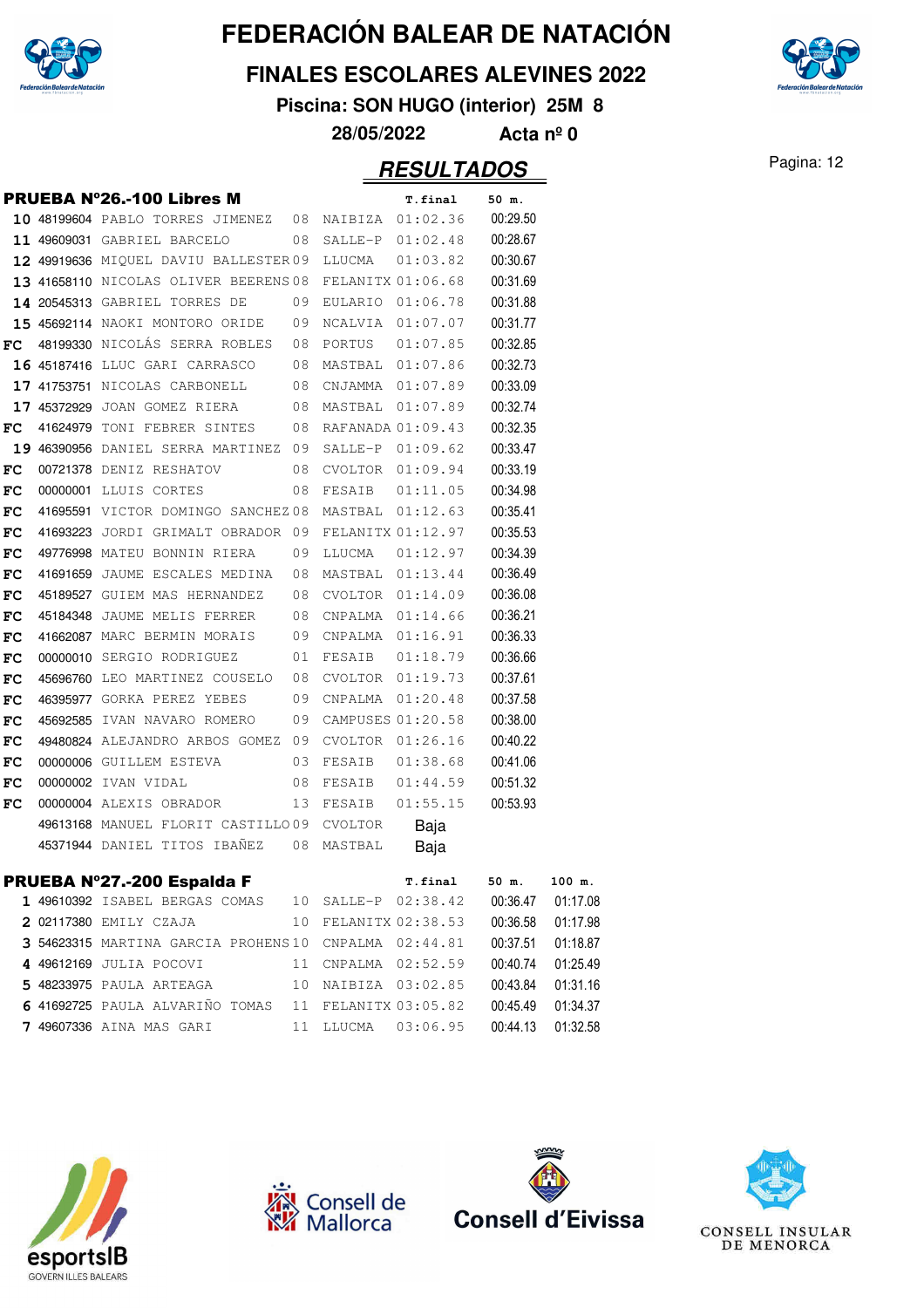

#### **FINALES ESCOLARES ALEVINES 2022**

**Piscina: SON HUGO (interior) 25M 8**

**28/05/2022 Acta nº 0**

|            | PRUEBA Nº27.-200 Espalda F                             |    |                   | T.final              | 50 m.    | 100 m.   |
|------------|--------------------------------------------------------|----|-------------------|----------------------|----------|----------|
|            | 8 49771065 AINA MORAGUES CARDELL 11 LLUCMA             |    |                   | 03:07.45             | 00:43.85 | 01:31.58 |
| FC         | 49480154 PILAR BARRIENTOS DURAN 10                     |    |                   | $CVOLTOR$ $03:08.72$ | 00:46.67 | 01:33.98 |
| FC         | 00000003 ISABEL DE LA CRUZ                             | 08 | FESAIB            | 03:54.82             | 00:56.86 | 01:55.18 |
|            | 20551190 MALENA CANET PONS                             | 11 | CN.INCA           | Desc                 |          |          |
|            | 49922387 CARLA ACEITON BUELE                           | 10 | <b>CVOLTOR</b>    | Baja                 |          |          |
|            | PRUEBA Nº28.-200 Espalda M                             |    |                   | T.final              | 50 m.    | 100 m.   |
|            | 1 45696313 GERARD VALLESPIR TORAN 09 CN. INCA 02:28.48 |    |                   |                      | 00:34.53 | 01:12.23 |
|            | 2 41707753 PEP MIQUEL BURGUERA                         | 08 | FELANITX 02:30.27 |                      | 00:35.49 | 01:13.45 |
|            | 3 49864618 LUCA ALEXANDER                              | 09 | CNPALMA 02:31.22  |                      | 00:36.33 | 01:14.59 |
|            | 4 41658110 NICOLAS OLIVER BEERENS 08                   |    | FELANITX 02:38.10 |                      | 00:37.67 | 01:17.57 |
|            | 5 41609334 ALEX GOMEZ CARRERAS                         | 08 | NATAMAO           | 02:39.01             | 00:37.93 | 01:17.51 |
|            | 6 00471159 CRISTIAN CHOJNACKI                          | 09 |                   | CN.INCA 02:42.14     | 00:38.28 | 01:20.29 |
| 7          | 41611667 JOSE DE OLIVES<br>09                          |    |                   | NATAMAO 02:44.52     | 00:38.34 | 01:20.30 |
|            | 8 41621259 JOAN MORA LADARIA                           | 08 |                   | ES.ARTA 02:44.66     | 00:37.72 | 01:19.50 |
|            | PRUEBA Nº29.-100 Mariposa F                            |    |                   | T.final              | 50 m.    |          |
|            | 1 46393247 OLIMPIA BESALDUCH                           | 10 |                   | CNPALMA 01:15.23     | 00:34.74 |          |
|            | 2 49411450 ANIA FERRER CARASA                          | 10 | EULARIO           | 01:20.94             | 00:36.68 |          |
|            | 3 49481146 AINA BAUZA LLANA                            | 10 | FELANITX 01:22.42 |                      | 00:37.30 |          |
| FC         | 49865081 LIMINA AMENGUAL GARAU 11                      |    |                   | CNPALMA  01:43.92    | 00:45.86 |          |
|            | PRUEBA Nº30.-100 Mariposa M                            |    |                   | T.final              | 50 m.    |          |
|            | 1 49609504 VALENTIN DE TORO                            | 08 | MASTBAL           | 01:04.28             | 00:29.82 |          |
|            | 2 45692293 ALEJANDRO RODRIGUEZ                         | 09 | CNPALMA           | 01:08.13             | 00:31.79 |          |
|            | 3 00342128 NICOLAS HUTHER                              | 08 | CVOLTOR           | 01:10.03             | 00:32.27 |          |
|            | 4 45692114 NAOKI MONTORO ORIDE                         | 09 | NCALVIA           | 01:13.03             | 00:33.98 |          |
|            | 5 49411944 AARON GOMEZ VALDIVIA                        | 08 | EULARIO           | 01:13.07             | 00:32.62 |          |
|            | 6 49609031 GABRIEL BARCELO                             | 08 | SALLE-P           | 01:17.98             | 00:35.76 |          |
| FC         | 00721378 DENIZ RESHATOV                                | 08 | CVOLTOR           | 01:18.55             | 00:35.13 |          |
| ${\bf FC}$ | 45187416 LLUC GARI CARRASCO                            | 08 | MASTBAL           | 01:19.62             | 00:35.88 |          |
| FC         | 45696760 LEO MARTINEZ COUSELO                          | 08 | CVOLTOR           | 01:35.00             | 00:43.75 |          |
| FC         | 41662087 MARC BERMIN MORAIS                            | 09 | CNPALMA           | 01:35.14             | 00:42.96 |          |
| FC         | 45189527 GUIEM MAS HERNANDEZ                           | 08 | CVOLTOR           | 01:40.01             | 00:45.64 |          |
|            | 49480824 ALEJANDRO ARBOS GOMEZ                         | 09 | <b>CVOLTOR</b>    | Desc                 |          |          |









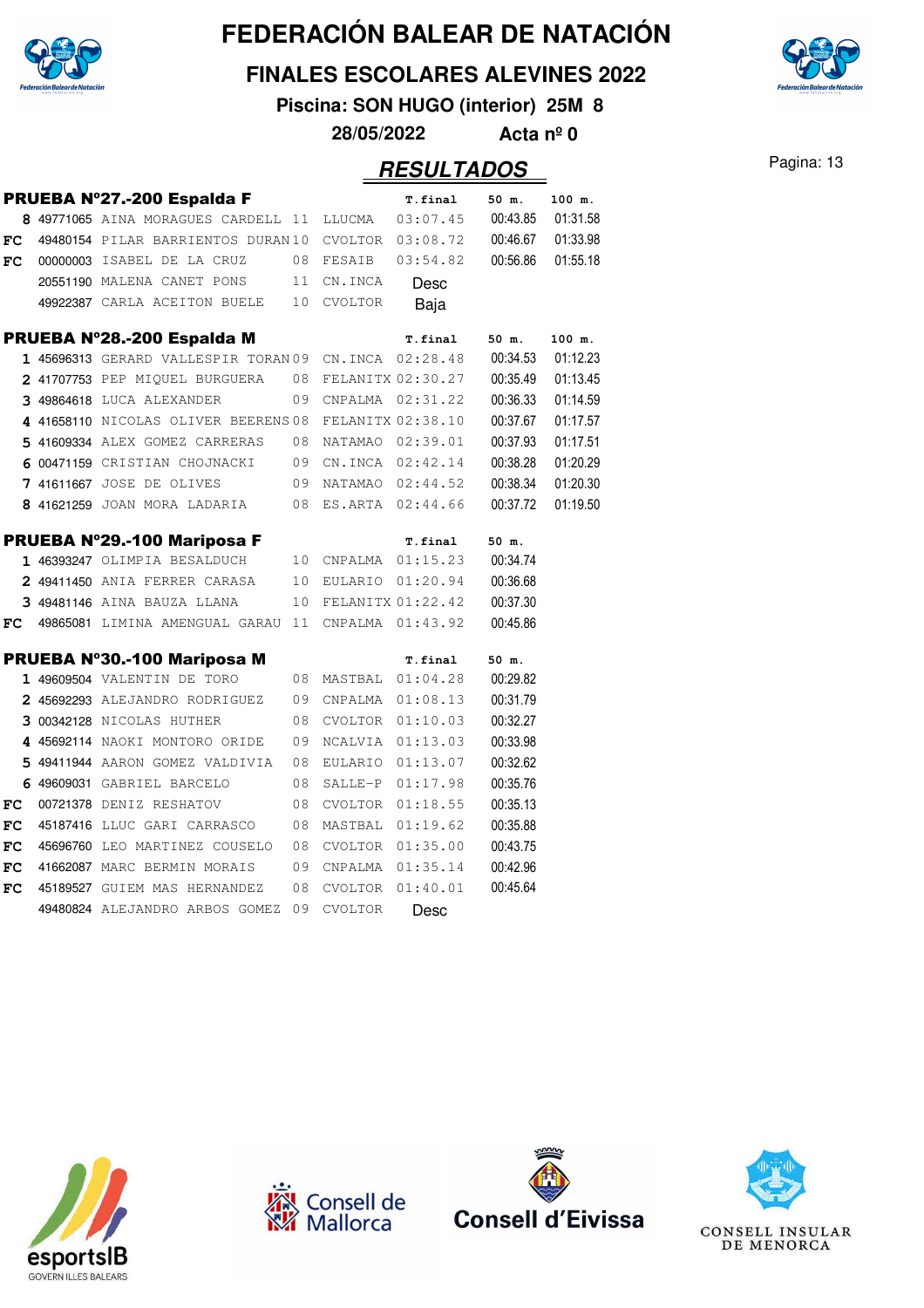

**FINALES ESCOLARES ALEVINES 2022**

**Piscina: SON HUGO (interior) 25M 8**

**28/05/2022 Acta nº 0**

## Pagina: 14 **RESULTADOS**

|     | <b>PRUEBA Nº31.-50 Braza F</b>                                     |    |                  | T.final                                                          |          |          |  |
|-----|--------------------------------------------------------------------|----|------------------|------------------------------------------------------------------|----------|----------|--|
| FC  | 46390840 MARTA BESTARD DEYA 10 CAMPUSES 00:43.71                   |    |                  |                                                                  |          |          |  |
| FC  | 41712479 IRENE VARON CUENCA 11 CNMURO 00:44.37                     |    |                  |                                                                  |          |          |  |
| FC. | 41753039 CARLA PONS AMELLER 11 CNJAMMA 00:44.68                    |    |                  |                                                                  |          |          |  |
| FC. | 41662188 SARA COLINO ALONSO 11 MASTBAL 00:47.12                    |    |                  |                                                                  |          |          |  |
| FC. | 41662295 LAIA PABLO TERRASSA 10 CAMPUSES 00:47.39                  |    |                  |                                                                  |          |          |  |
| FC  | 41751543 ALBA PONS PAREA 10 CNJAMMA 00:47.66                       |    |                  |                                                                  |          |          |  |
| FC. | 49605444 MARIA TERESA CORONEL 10 MASTBAL 00:48.80                  |    |                  |                                                                  |          |          |  |
| FC  | 49779461 MARTA AMENGUAL GARCIA 10 CVOLTOR 00:49.48                 |    |                  |                                                                  |          |          |  |
| FC. | 49605845 PAULA SILLERO 10 CVOLTOR 00:50.02                         |    |                  |                                                                  |          |          |  |
| FC  | 41697917 MARTA GOMEZ RIERA 11 MASTBAL 00:50.07                     |    |                  |                                                                  |          |          |  |
| FC. | 41663087 ALBA RIBA OLIVES 11 CAMPUSES 00:50.17                     |    |                  |                                                                  |          |          |  |
| FC. | 54631302 MARIA NADAL LONARDONI 11 CAMPUSES 00:54.62                |    |                  |                                                                  |          |          |  |
| FC  | 49611527 CELIA FERNANDEZ 11 CVOLTOR 00:55.15                       |    |                  |                                                                  |          |          |  |
| FC. | 49606712 MARÍA CÁMARA HERNÁNDEZ11 CNPALMA 00:56.47                 |    |                  |                                                                  |          |          |  |
|     | 49921504 MARINA COLL ROMAN 10 CN.INCA                              |    |                  | Baja                                                             |          |          |  |
|     | PRUEBA Nº32.-50 Braza M                                            |    |                  | T.final                                                          |          |          |  |
| FC  | 49770154 FCO. BORJA GARAU 08 CNPALMA 00:33.07                      |    |                  |                                                                  |          |          |  |
| FC. | 45189993 MARC TORO GARCIA 08 NCALVIA 00:33.88                      |    |                  |                                                                  |          |          |  |
| FC. | 41607922 QUIM MACIAN PONS 08 NATAMAO 00:37.75                      |    |                  |                                                                  |          |          |  |
| FC  | 41661630 JORDI COMAS ANDREO 09 CN.INCA 00:38.10                    |    |                  |                                                                  |          |          |  |
| FC. | 41753751 NICOLAS CARBONELL 08 CNJAMMA 00:38.51                     |    |                  |                                                                  |          |          |  |
| FC. | 45693044 CLAUDIO ASCANIO SAIZ 08 CNPALMA 00:39.58                  |    |                  |                                                                  |          |          |  |
| FC. | 45372929 JOAN GOMEZ RIERA 08 MASTBAL 00:40.49                      |    |                  |                                                                  |          |          |  |
| FC  | 45188227 TIAGO RAINERI SANCHEZ 08 CN.INCA 00:42.67                 |    |                  |                                                                  |          |          |  |
| FC  | 41695591 VICTOR DOMINGO SANCHEZ08 MASTBAL 00:43.05                 |    |                  |                                                                  |          |          |  |
| FC. | 49614306 PAU FRANCESC PASTOR 08 CN.INCA 00:48.17                   |    |                  |                                                                  |          |          |  |
| FC. | 00000004 ALEXIS OBRADOR 13 FESAIB 01:01.99                         |    |                  |                                                                  |          |          |  |
|     | 45192169 SAMUEL ROMERO MESA 08 CVOLTOR                             |    |                  | Baja                                                             |          |          |  |
|     | PRUEBA Nº33.-400 Estilos F                                         |    |                  |                                                                  |          |          |  |
|     | 1 49612169 JULIA POCOVI                                            |    |                  | T.final 50 m. 100 m.<br>11 CNPALMA  06:13.18  00:43.34  01:35.22 |          |          |  |
|     | 2 49411532 MARIA BONET PEREZ 11 EULARIO 06:20.48 00:42.56 01:32.18 |    |                  |                                                                  |          |          |  |
|     | 3 03229184 EVA BENFENATI                                           | 11 | SALLE-P 06:23.52 |                                                                  | 00:43.12 | 01:32.59 |  |
|     | 4 49868806 CECILIA NOCERAS                                         | 10 | CN.INCA 06:23.65 |                                                                  | 00:42.38 | 01:34.11 |  |
|     | 5 54622923 VIVIANA BLAS STÜDE                                      | 11 | SALLE-P          | 06:30.68                                                         | 00:43.40 | 01:33.13 |  |
|     | 6 49610559 LOURDES RUIZ FERRER                                     | 11 | SALLE-P          | 06:34.62                                                         | 00:47.33 | 01:42.22 |  |
|     | 7 49412274 ELSA BUFI RIERA                                         | 10 |                  | EULARIO 06:36.01                                                 | 00:40.37 | 01:29.11 |  |
|     | 41662210 ARIADNA ROSSELLO                                          | 11 | CNPALMA          | Desc                                                             |          |          |  |
|     | 41662188 SARA COLINO ALONSO                                        | 11 | MASTBAL          | Desc                                                             |          |          |  |
|     |                                                                    |    |                  |                                                                  |          |          |  |







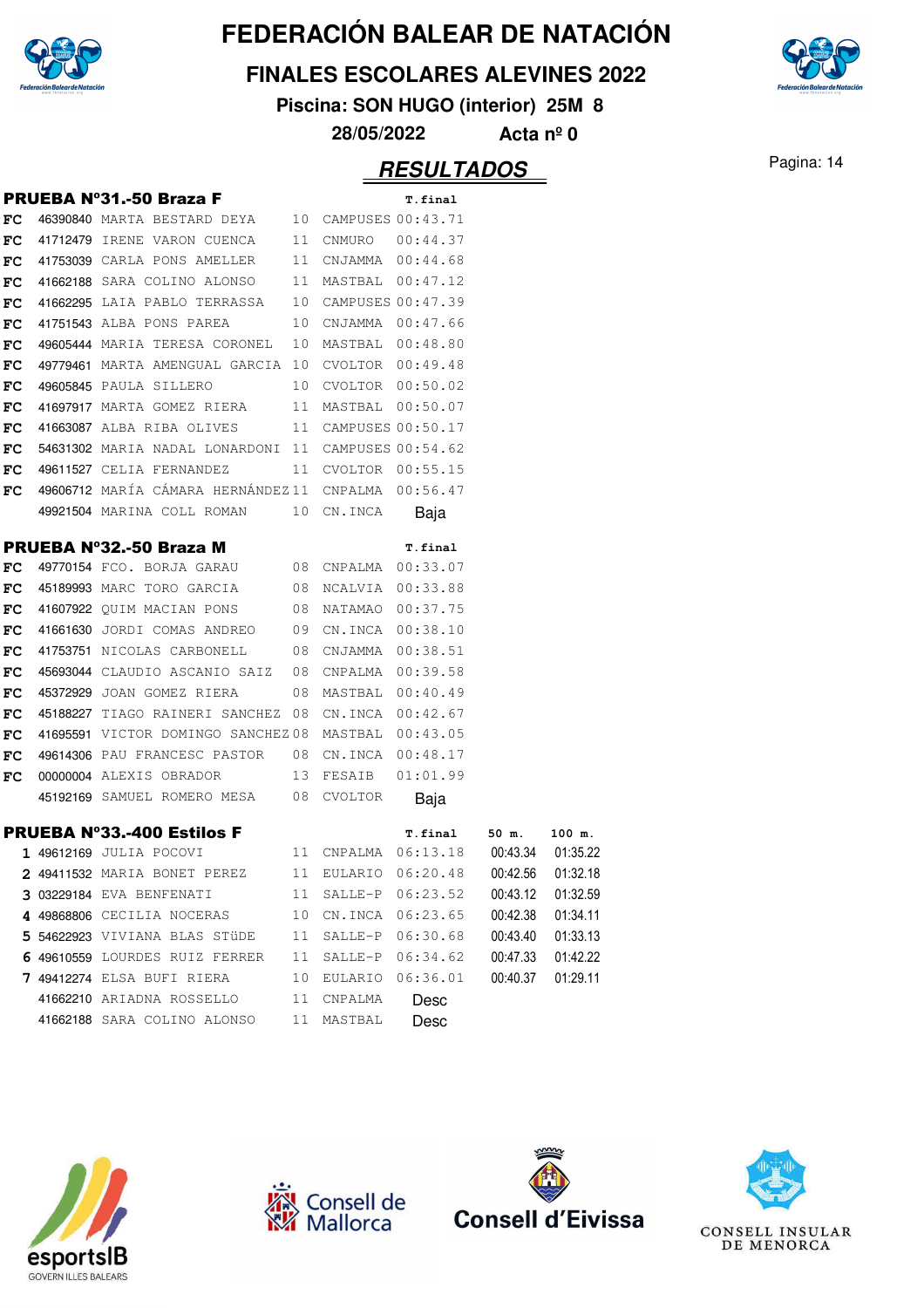

#### **FINALES ESCOLARES ALEVINES 2022**

**Piscina: SON HUGO (interior) 25M 8**

**28/05/2022 Acta nº 0**

|         |                 | PRUEBA Nº34.-400 Estilos M                           |                |                  | T.final                               | 50 m.             | 100 m.   |          |
|---------|-----------------|------------------------------------------------------|----------------|------------------|---------------------------------------|-------------------|----------|----------|
|         |                 | 1 41707753 PEP MIQUEL BURGUERA 08 FELANITX 05:25.23  |                |                  |                                       | 00:36.58          | 01:18.88 |          |
|         |                 | 2 45187468 AXEL JUAN HARO PEREZ 08 CAMPUSES 05:29.60 |                |                  |                                       | 00:36.15          | 01:18.10 |          |
|         |                 | 3 48199604 PABLO TORRES JIMENEZ 08 NAIBIZA 05:41.63  |                |                  |                                       | 00:36.20          | 01:19.38 |          |
|         |                 | 4 48230105 ALBERT ROMERO                             |                |                  | 09 NAIBIZA 05:45.41                   | 00:39.20          | 01:25.20 |          |
|         |                 | 5 49919636 MIQUEL DAVIU BALLESTER 09 LLUCMA          |                |                  | 05:45.80                              | 00:36.56          | 01:20.72 |          |
|         |                 | 6 45611301 JORGE NUÑEZ BALDOMIR                      | 08             | CNPALMA 05:48.28 |                                       | 00:36.09          | 01:20.26 |          |
|         |                 | 7 20545313 GABRIEL TORRES DE                         |                |                  | 09 EULARIO 06:08.44                   | 00:41.44          | 01:34.86 |          |
|         |                 | 49864618 LUCA ALEXANDER                              |                | 09 CNPALMA       | Desc                                  |                   |          |          |
|         |                 | 00471159 CRISTIAN CHOJNACKI 09 CN.INCA               |                |                  | Baja                                  |                   |          |          |
|         |                 | <b>PRUEBA N°35.-4x100 Libres F</b>                   |                |                  | T.final                               | 50 m.             | 100 m.   | $200$ m. |
| 1 00056 | CNPALMA         |                                                      | $\circ$        |                  | CNPALMA  04:45.22  00:33.96  01:10.41 |                   |          |          |
|         |                 | 49610886 AZAHARA LLOMPART                            |                | 2010             | 01:10.41                              |                   |          |          |
|         |                 | 49612169 JULIA POCOVI                                |                | 2011             | 02:27.57                              | (01:17.16)        |          |          |
|         |                 | 54623315 MARTINA GARCIA PROHENS 2010                 |                |                  | 03:40.01                              | (01:12.44)        |          |          |
|         |                 | 46393247 OLIMPIA BESALDUCH 2010                      |                |                  | 04:45.22                              | (01:05.21)        |          |          |
|         | 2 00848 SALLE-P |                                                      | 0              |                  | SALLE-P 04:48.38                      | 00:32.33 01:08.26 |          |          |
|         |                 | 49610392 ISABEL BERGAS COMAS 2010                    |                |                  | 01:08.26                              |                   |          |          |
|         |                 | 49919590 MARIA SARMIENTO CANO 2011                   |                |                  | 02:22.21                              | (01:13.95)        |          |          |
|         |                 | 46397615 MARIA ANGELA BARCELO 2010                   |                |                  | 03:32.18                              | (01:09.97)        |          |          |
|         |                 | 54622923 VIVIANA BLAS STÜDE 2011                     |                |                  | 04:48.38                              | (01:16.20)        |          |          |
|         | 3 00895 EULARIO |                                                      | $\overline{0}$ |                  | EULARIO 05:02.65                      | 00:34.53 01:13.55 |          |          |
|         |                 | 49411450 ANIA FERRER CARASA 2010                     |                |                  | 01:13.55                              |                   |          |          |
|         |                 | 49412274 ELSA BUFI RIERA                             |                | 2010             | 02:29.49                              | (01:15.94)        |          |          |
|         |                 | 49411532 MARIA BONET PEREZ 2011                      |                |                  | 03:49.46                              | (01:19.97)        |          |          |
|         |                 | 54877872 LAIA ROIG MORENO                            |                | 2011             | 05:02.65                              | (01:13.19)        |          |          |
| 4 01378 | FELANITX        |                                                      | $\mathbf{0}$   |                  | FELANITX 05:04.45                     | 00:33.99 01:11.22 |          |          |
|         |                 | 02117380 EMILY CZAJA                                 |                | 2010             | 01:11.22                              |                   |          |          |
|         |                 | 03764793 LIUDMILA LABUTINA 2010                      |                |                  | 02:25.73                              | (01:14.51)        |          |          |
|         |                 | 49481146 AINA BAUZA LLANA 2010                       |                |                  | 03:45.20                              | (01:19.47)        |          |          |
|         |                 | 41692725 PAULA ALVARIÑO TOMAS                        |                | 2011             | 05:04.45                              | (01:19.25)        |          |          |
| 5 00877 | CVOLTOR         |                                                      | 0              | CVOLTOR 05:12.15 |                                       | 00:35.13          | 01:15.57 |          |
|         |                 | 49611179 CARLA ARTEAGA MOLINA                        |                | 2010             | 01:15.57                              |                   |          |          |
|         |                 | 49605845 PAULA SILLERO                               |                | 2010             | 02:38.40                              | (01:22.83)        |          |          |
|         |                 | 49779461 MARTA AMENGUAL GARCIA 2010                  |                |                  | 03:58.87                              | (01:20.47)        |          |          |
|         |                 | 46396883 DANIELA BLAS HERNANDEZ 2011                 |                |                  | 05:12.15                              | (01:13.28)        |          |          |
| 6 00761 | MASTBAL         |                                                      | 0              |                  | MASTBAL 05:40.46                      | 00:38.32 01:22.03 |          |          |
|         |                 | 41662188 SARA COLINO ALONSO                          |                | 2011             | 01:22.03                              |                   |          |          |
|         |                 | 41697944 MARTA GOMEZ                                 |                | 2011             | 02:53.07                              | (01:31.04)        |          |          |
|         |                 | 49605444 MARIA TERESA CORONEL                        |                | 2010             | 04:19.29                              | (01:26.22)        |          |          |
|         |                 | 49611713 LUCIA SANCHEZ PORCEL                        |                | 2011             | 05:40.46                              | (01:21.17)        |          |          |
|         |                 |                                                      |                |                  |                                       |                   |          |          |